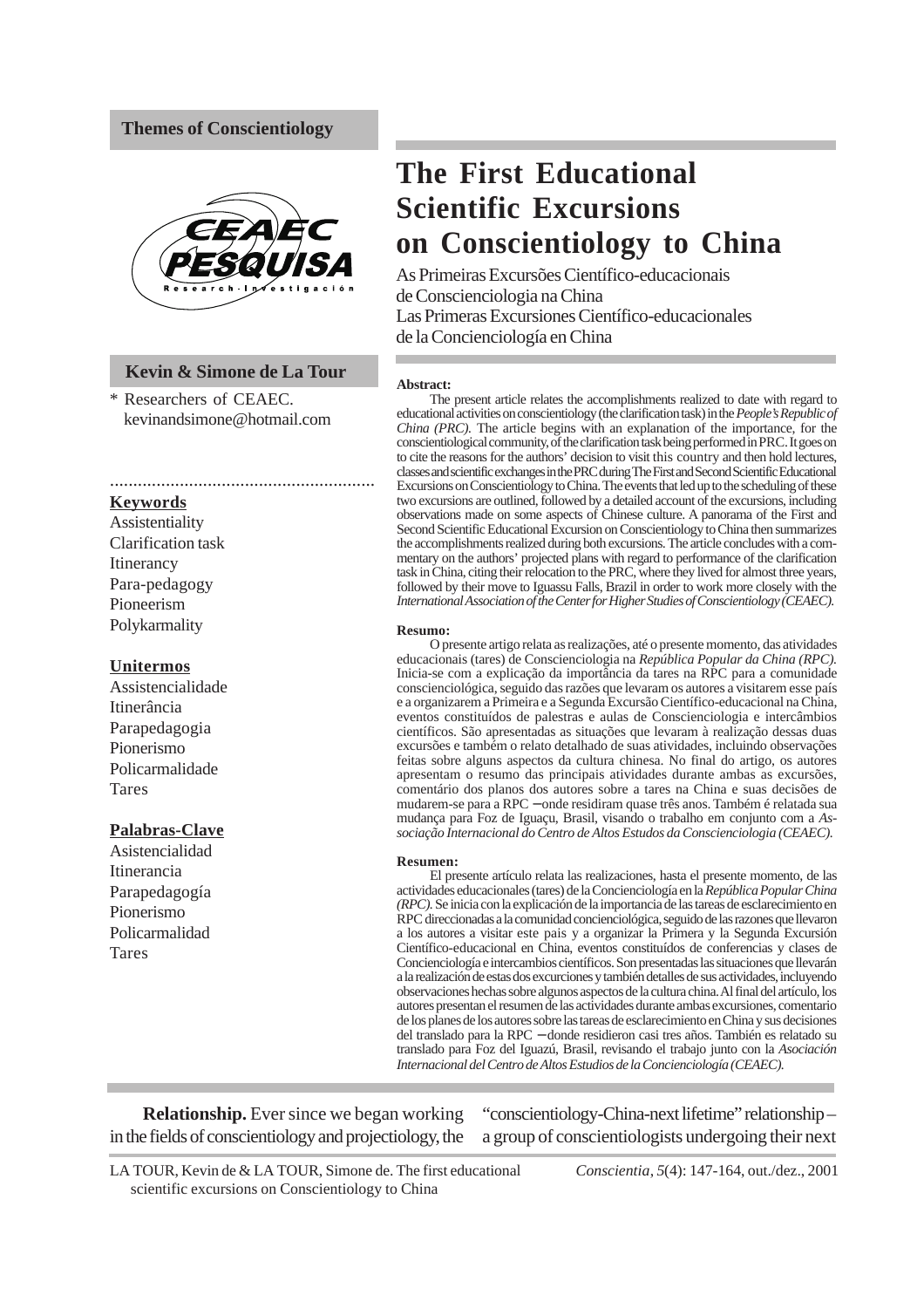resoma in China – has frequently been discussed, but always as something very distant from the here and now, China remaining something abstract and mystical.

**Idea.** The idea to visit China arose suddenly when, upon looking through a newspaper – we were directing the New York office of the International Institute of Projectiology and Conscientiology (IIPC) at the time – an advertisement for a guided tour to China caught our attention. Thus, in April of 1998, we were on our way to the other side of the planet in order to get a better understanding of the "China phenomenon". We went to China on a 12-day group tour that took us to a total of 5 cities: Shanghai, Suzhou, Jinan, Qufu and Beijing. Although not liking tour packages, we decided to go on this one in order to make the proposal less risky in a country where everything is different, beginning with a language that has to be spoken correctly or not at all.

**Technique.** During these 12 days in China, we gained a great deal of knowledge but, still not satisfied, we decided to schedule another excursion to China in November of 1998. But this time we planned to take things a step further, with the clarification task in view: to go to Beijing in order to hold educational activities on conscientiology and projectiology. As a personal technique for "making things happen", we scheduled the period of the excursion, bought the round-trip airline tickets and arranged for someone to run the New York office IIPC. All this even though we had no concrete plans in Beijing or, in other words, no local activity organizer, classroom, means of dissemination and other necessities. We had a singular intention: to give classes on conscientiology and projectiology in China, *no matter what*. We arranged all the materials needed for a teaching event, including books, transparencies, videos and flyers. Our certainty that everything would work out – that someone would appear to help us organize the educational activities – predominated, a fact which most certainly helped us realize our goal.

**Coincidence.** *By coincidence*, one month before going to Beijing, Simone went to California to give classes, which were held at the home of Ms. N., a Chinese woman living in the San Francisco Bay Area. Upon commenting that we were going to

China to hold activities on conscientiology and projectiology but still had no local organizer, she suggested we contact a friend of hers in Beijing, Prof.  $S<sup>1</sup>$ , who might be able to help us.

**Organization.** Simone called the professor as soon as she returned to New York. When he asked who would organize the activities, she responded: "Could you do it?" Like every good Chinese, he responded (in Spanish, as he had lived in Mexico): "Sí, con mucho gusto, con mucho gusto" (Yes, with pleasure, with pleasure). That same day we faxed him a suggested program of lectures and courses. as well as other information.

**Surprise.** One day before flying to Beijing we received a big surprise from the professor: a fax detailing an intense schedule of lectures, courses and meetings for the two weeks that we would be in Beijing. This officially hailed what would be the first of two scientific educational excursions that occurred in 1998 and 1999.

**Aspects.** Before addressing the two excursions, we would like to point out some aspects of Chinese culture, which will help the reader understand the events experienced:

A.**Warmth.** We find the Chinese to be an extremely kind people. We have included descriptions of various types of social activities arranged by our organizers, in order to illustrate the cordiality of the Chinese. As well, the reader will notice that, at each of the educational activities, we received a present from the organizer as a token of his or her appreciation. On a more general note, visitors to one's home, for example, will always bring some token of their affection. Although the Chinese are classically a shy people, once you have touched a Chinese heart you have made a lasting friend.

B. *Guanxi***.** In modern China, relationships – including business relationships – are established and reinforced through a variety of group activities, such as lunches, dinners and *karaoke* sessions, and a complex system of gift giving and favor exchanging. This system of connections and influence is called *guanxi*. *Guanxi* – the Chinese word for "relationship" – is the "coin of the realm" in China. It is actually much more than this, being the very framework of Chinese society. It is even above China's

LA TOUR, Kevin de & LA TOUR, Simone de. The first educational *Conscientia*, *5*(4): 147-164, out./dez., 2001 scientific excursions on Conscientiology to China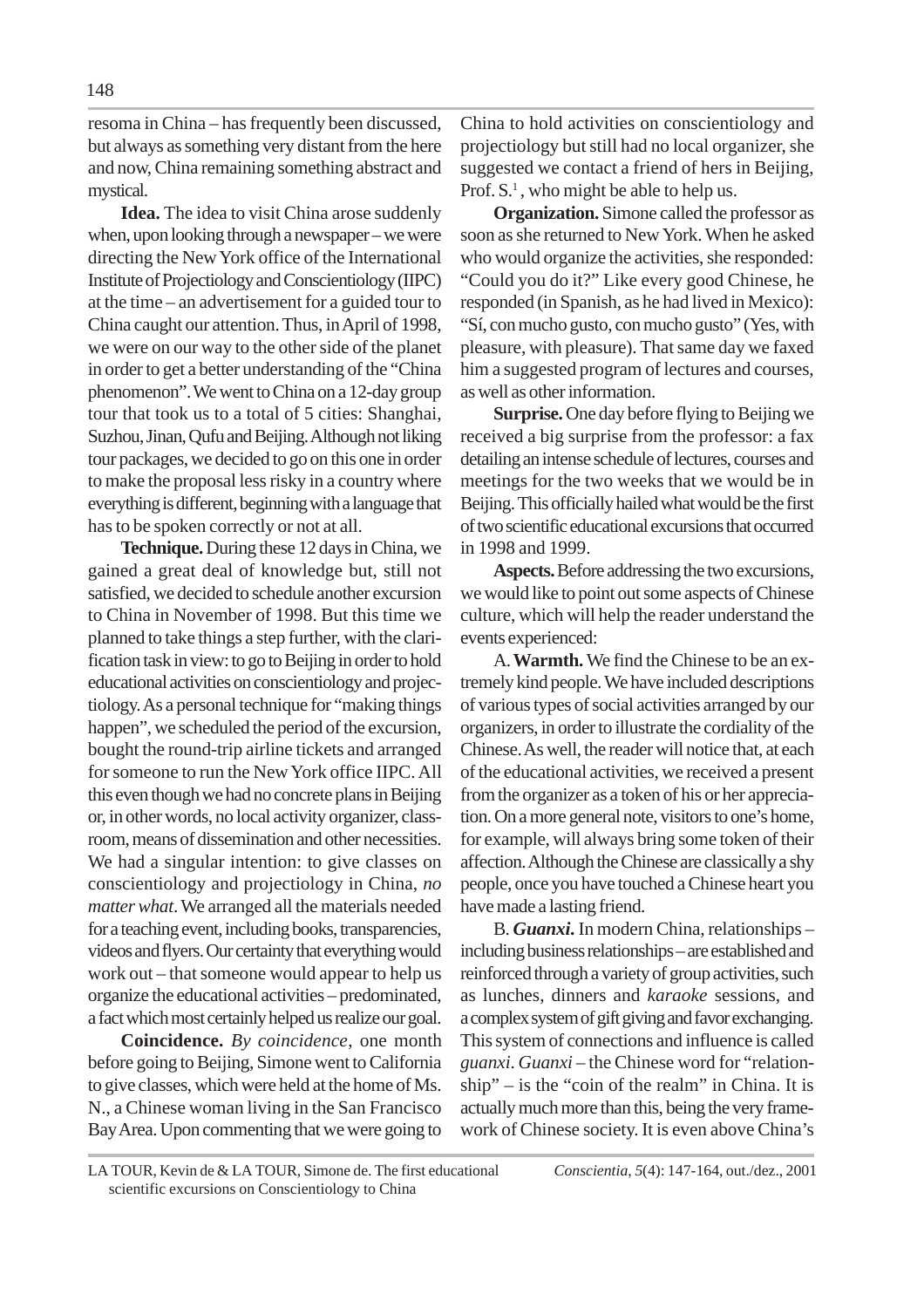fledgling legal system; in fact, *guanxi –* which the Chinese commonly refer to as "going through the back door" – *isthe law* in China. If you have *guanxi* all doors are open; without it, life and business transactions in the People's Republic of China (PRC) are impossible.

C.*Qigong***.** *Qigong* is an ancient and extremely popular Chinese energy discipline that uses bioenergy to promote cures and balance in the individual; *Qigong* literally means "work with energy": *qi =* energy, *gong* = work.

D.**Status.** We learned that the Chinese con-

sider it a status symbol to be associated with Westerners. So the combination of being American and Brazilian, respectively, and bringing a positive contribution to Chinese society – on a completely volunteer basis – were two factors that provided us with a high level of prestige on these scientific educational excursions.

**Report.** Here, then, are the authors' report on the events which took place during these two excursions, as well as a final overview of the results of these endeavors.

| Schedule of the First Scientific Educational Excursion on Conscientiology |  |
|---------------------------------------------------------------------------|--|
| November 17 to December 1, 1998                                           |  |

| <b>Date</b>    | <b>Activity</b>                                                                                                                                                           | <b>Participants</b> |
|----------------|---------------------------------------------------------------------------------------------------------------------------------------------------------------------------|---------------------|
| Nov. 19        | Welcome lunch.                                                                                                                                                            | $\overline{4}$      |
| Nov. 19        | Welcome dinner.                                                                                                                                                           | 11                  |
| Nov. 20        | OBE Workshop (part 1).                                                                                                                                                    | 81                  |
| Nov. 20        | Lunch offered by the Huazang Consultancy Center.                                                                                                                          | 10 <sup>2</sup>     |
| Nov. 21        | OBE Workshop (part 2).                                                                                                                                                    | 79                  |
| Nov. 23        | Meeting with General Director of Beijing Publications Import & Export Cor-<br>poration regarding distribution of the book Projections of the Consciousness<br>in English. | 1                   |
| Nov. 24        | Research exchange meeting with faculty members of Beijing University of<br>Chinese Medicine and Pharmacology.                                                             | 13                  |
| Nov. 25        | Seminar on conscientiology followed by Q&A at Beijing University.                                                                                                         | 63                  |
| Nov. 25        | Lunch offered by Director of Tai Chi Culture Department of Beijing University.                                                                                            | 63                  |
| Nov. 26        | Research exchange with Dr. G.                                                                                                                                             | 3                   |
| Nov. 26        | Lunch offered by Dr. G.                                                                                                                                                   | 3                   |
| Nov. 27        | Lecture at a Symposium on Orthomolecular Medicine held at the National<br>Academy of Chinese Traditional Medicine.                                                        | 150                 |
| <b>Nov. 28</b> | Sponsorship meeting with an international investor.                                                                                                                       | $\overline{4}$      |
| <b>Nov. 28</b> | Dinner offered by potential sponsor.                                                                                                                                      | $\overline{4}$      |
| Nov. 29        | Lecture on conscientiology at the Beijing University of Chinese Medicine<br>and Pharmacology.                                                                             | 380                 |
| Nov. 29        | Dinner offered by the Beijing University of Chinese Medicine and Phar-<br>macology.                                                                                       | 6                   |
| Nov. 30        | Encounter with a Chinese parapsychic.                                                                                                                                     | $\overline{4}$      |
| Nov. 30        | Encounter with a parapsychic author.                                                                                                                                      | $\overline{2}$      |
| Nov. 30        | Meeting with Editor-in-Chief of World Qigong magazine.                                                                                                                    | 1                   |
| Nov. 30        | Farewell dinner offered by the Editor-in-Chief of World Qigong magazine.                                                                                                  | 3                   |
|                | <b>Total</b>                                                                                                                                                              | 885                 |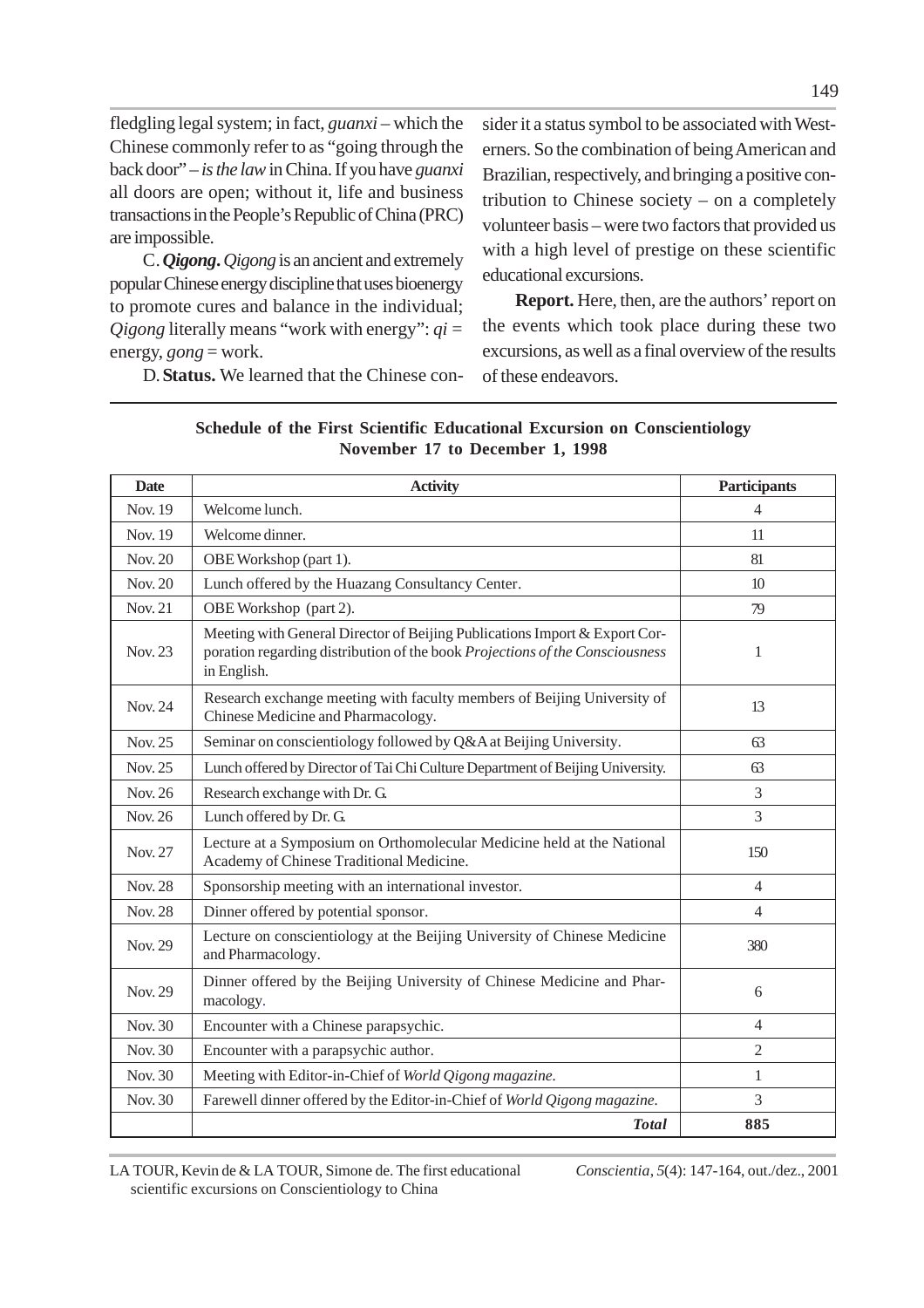**Report on the First Scientific Educational Excursion on Conscientiology**

**November 18** Arrival in Beijing.

# **November 19**

**Welcome lunch.** Ms. F., the editor of *World Qigong* magazine, who is also the director of the Traditional Chinese Medicine Association of China, sponsored an exotic welcome lunch at the "Fang San" restaurant (*Fang San* stands for "imitation of imperial cuisine") located in Beihai Park. Fang San is an imperial restaurant that was formerly prohibited to those outside the imperial family and was only recently opened to the public. Six persons attended this lunch. We were led to a private room decorated in classic imperial style and staffed by waitresses in imperial costumes. After lunch, in spite of the cold weather, we were taken to Beihai Park, an imperial park that is now open to the public. It includes a lake, in the center of which is an island with a white pagoda that is one of the classic symbols of Beijing.

# **November 19**

**Welcome dinner.** That evening, we were taken to a welcome dinner. This event was scheduled in order to introduce us to the organizers, sponsors and translators involved with the educational activities and scientific exchanges that were to be held. Several *qigong* masters were also present.

# **November 20**

**Huazang Consultancy Center.** The first educational activity on conscientiology in Beijing took place at the Huazang Consultancy Center (a center dedicated to the research of *qigong,* human life, the human body and parapsychic capacities). On this day, we gave the first part of a two-part OBE Workshop. Upon coming face-to-face with the large number (81) of Chinese participants who were sitting cross-legged on the floor quietly and attentively awaiting the presentation, a chill ran through our entire body. As well, an intense sentiment of gratitude for the opportunity to introduce conscientiology in China predominated. Ms. W., the deputy director of the center, performed simultaneous translation. We had an extremely effective and smooth connection with this interpreter, which facilitated our work greatly on both days. Ms. W. introduced us and the day's program to the participants. She explained to us that many in the group were well-known in China and that they were very interested in learning and exchanging ideas and scientific research with us. She said they felt a need to have more exchanges in order to make a greater contribution to humankind.

**Privilege.** Simone taught the first portion of the classes that day. She mentioned to the participants that we were privileged that the intraphysical students and the extraphysical helpers trusted us to bring this subject matter to China. She explained that we work not only with intraphysical consciousnesses but with a multidimensional team as well. She added that when you go out of the body, you return with a more transcendent perspective of yourself and a better understanding of who you are, changing the way you relate to others and the universe.

**Lunch.** After the morning portion of the workshop, Ms. W. invited us to lunch with a number of *qigong* experts and researchers. This group of 10 persons explained their ongoing projects and some of their prior research projects to us.

**Feedback.**After the first day of the OBE workshop, Prof. S. commented that we had made a very positive impression on the group. He said the students asked him to express their gratitude to us for our presentation.

# **November 21**

**Huazang Consultancy Center.** On the following day, we gave part 2 of the OBE Workshop. Heavy snow had been falling all morning and we presumed that many students would not come to class, especially since we were told that some of them lived far away. However, a total of 79 people attended this day's classes! The format of the workshop was theoretical on the first day and theoretical and practical (projective techniques) on the second day. Since approximately 30 participants indicated that they had not been present at the first day's classes, only 49 students – those who had been present on both days – were allowed to practice the projective technique.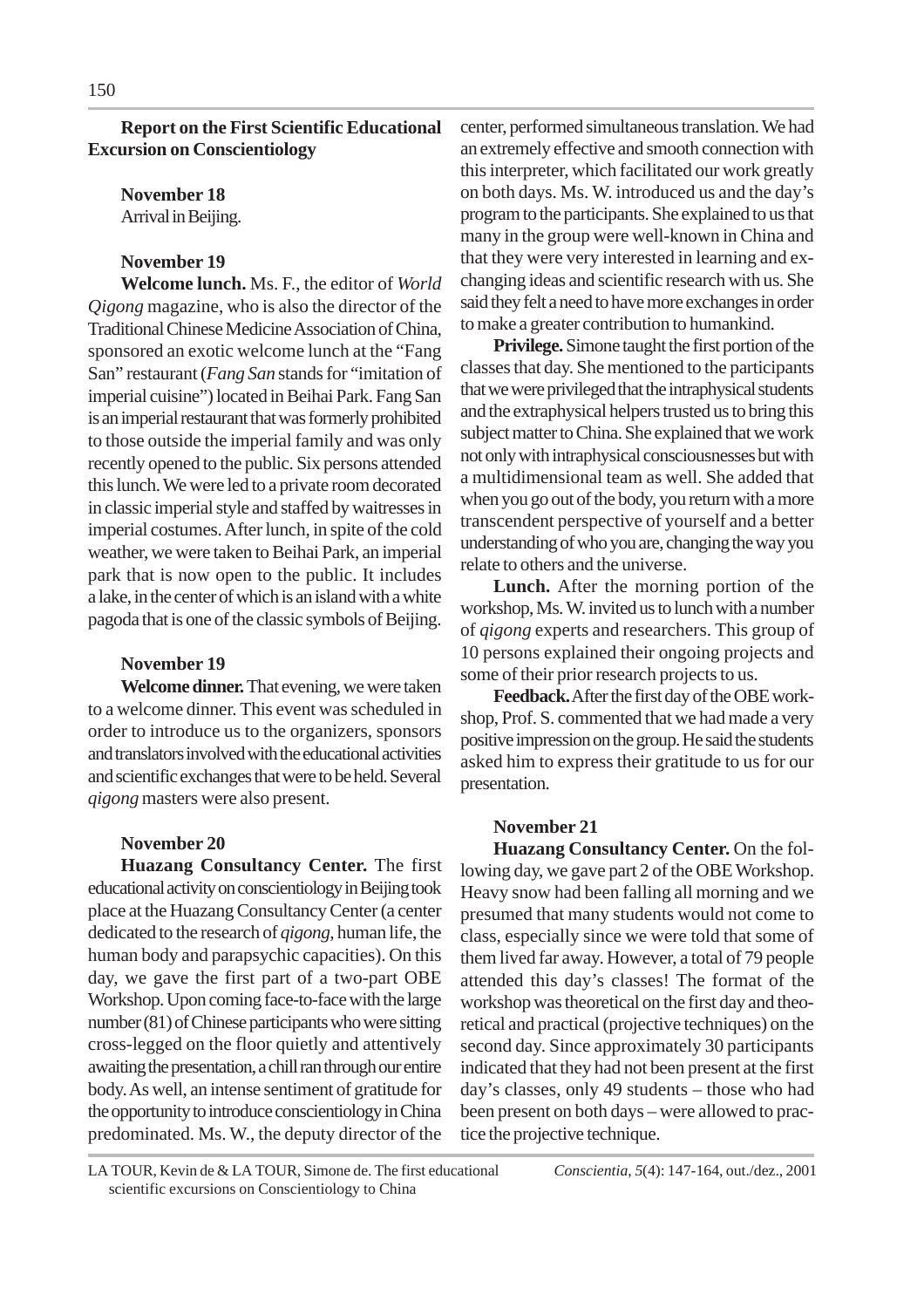**Scientific approach.** The workshop participants were extremely receptive to conscientiological and projectiological concepts, and were very respectful of the presentations, asking sincere and intelligent questions (some of their questions are listed in the "overview" section at the end of this article.) We found them to lack the arrogance and impatience of some Westerners. They commented that they especially liked our scientific approach, devoid of any religious aspect, as well as the subject of cosmoethics. This may, to some degree, be a consequence of their government's atheistic stance and constant emphasis on science and technology.

**Paraperceptions.** The students showed a high capacity for perceiving energy and exhibited an elevated level of paranormality, with a number of them having partial and full projections during the practical portion of the class. They also asked many questions during the course, which is not typical of Chinese people, who tend to be very shy as a result of not being allowed to speak up at school. According to an article in the *China Daily* newspaper, for example*,* the Asian educational methodology can be summarized as "Sit straight. Keep quiet. Listen closely" (XINHUA NEWS AGENCY, 2002).

**Perceptions.** The following sensations were experienced with the greatest frequency while working with the projective technique: change in illumination; full projection; inability to relax; increased energy throughout the body; intracranial sounds; moving upward; numbness; oscillation/floating; paralysis; partial projection; pulsations in the head area and other parts of the body; sensation of breathing; sensation of traveling through a tunnel; serenity/ well-being; temperature change.

**Projective reports.** Following are accounts of some of the projections experienced by the participants of this workshop. It should be pointed out that this group had a very good performance level, especially when we consider the *counter-projective* conditions under which this workshop was conducted, e.g., due to the size of the room, the 49 students had to lie down next to each other and were almost touching.

**A Young girl** (apparently in her twenties): 1. "I was in a rice field and there was a big space between the sky and the earth". (She was apparently at a high altitude). "I came back and had an abrupt return to the body, felt chills and then felt numb".

2. "I went out again and went not far away from this room to the office, said hello to some guys, went downstairs, came back up to the second floor, went downstairs again and saw that it was raining and then began to snow. I saw many pedestrians on the street. I came back to the body and felt chills".

Simone asked her if there was anything she had encountered that she could go see in order to confirm the projection. The girl immediately left the room and subsequently returned, confirming her projective experience.

# **A Middle-aged gentleman:**

"While you (the teachers) were explaining the technique to be practiced, I had two projections:

1. "I was in a forest, and soon returned."

2. "I went to a hillside and saw some people living in a very ancient, prehistoric time. I came back very quickly and felt afraid. I wasn't afraid of the people, because all of them were very kind. When I came back, I heard that you were still talking."

Simone asked if this had been real for him, if it had been a very clear experience. He responded, "I have had many OBEs in my life. In some cases I could fly from one hill to another."

# **A second middle-aged gentleman:**

"I found myself floating while sitting in a chair. I encountered someone who took me to a hill where there was a forest, some pavilions, gates. It was all green. When we were almost to the top of the hill we saw some white clouds, then I came back."

He also said that during a one-week period he had had two projections: in the first projection he reported having "a very deep experience;" in the second projection he said that he "saw a lot of things."

# **A third middle-aged gentleman:**

1. "I had a partial separation and returned to the body."

2. "I went out again. I felt there was a glue, an attraction (silver cord), like a piece of pizza separating from the rest of the pie (Simone had used this analogy in class). When I was very high, I was in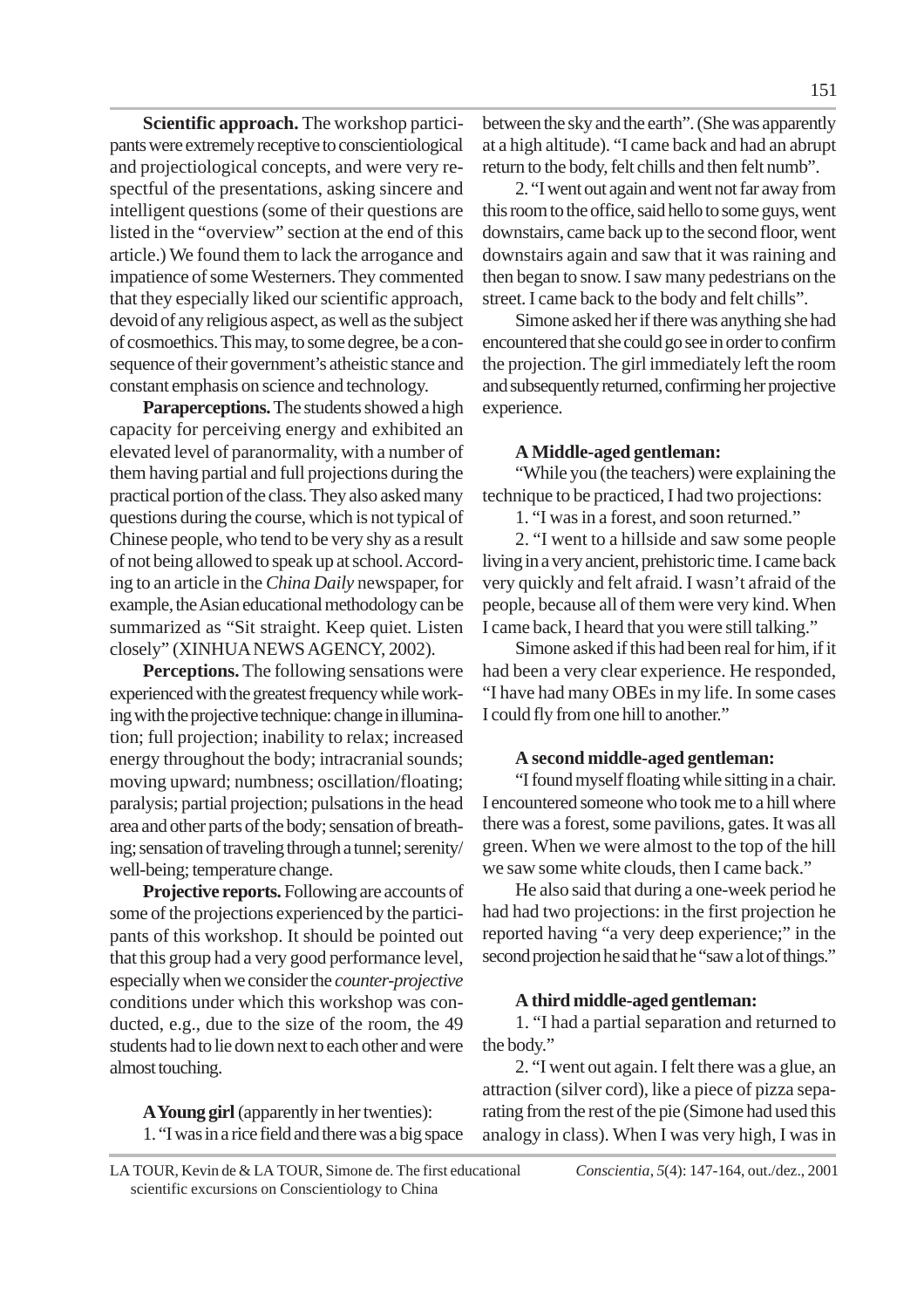a mist. Then I willed myself to look for my grandmother. After a period of time, I saw a hill and some caves on the hill, but I could not see anybody in the caves. I willed myself to find out if there were any human beings in the caves. The snoring forced me to come back again. I had a very weak, a very light heartbeat. When I was asked to move the arms and legs, I felt that I could not move them. I asked the person next to me to raise up my arms and she helped me."

# **A young woman:**

"There was a hill and a stairway, very narrow, and a car and a path and a bus. Then the bus came and I flew very quickly through a tunnel. Then I saw a large group of foreigners who I did not recognize." She added: "I see many things when I practice *qigong* every day – almost the same."

# **A "parapsychic" woman:**

1. "I saw bright yellow then I saw soldiers in yellow uniforms. The information told me (that) it was me in another life. I was a soldier in a yellow uniform, and I looked very much like this soldier. I then willed (myself) to find out the relationship between myself and one of my very good friends. I went to a high mountain. There was a stone Buddha. In front of the statue was a weeping turtle. Maybe it was a hint about the relationship between myself and my friend a long time in the past."

2. "I went through some old trees, then I saw a light and a ball that was turning very fast."

# **A fourth middle-aged man:**

"I was in an airplane. I was floating. There was a place and there were many people who went there to get something to drink and I also went there to get a glass to drink. Then I came back".

# **A woman in her late forties:**

"I saw a young girl – about 18 years old – with pigtails. We were sitting in front of each other face- -to-face. I felt that she was I. It was a very clear experience."

# **November 22**

**Lectures on** *qigong***.** During the first half of this day, we attended lectures on *qigong* at a military technology academy in Beijing. The presenters were practitioners and researchers of *qigong* (M.D.s, Ph.D.s, and others) at "The International Week of Science and Peace," sponsored by the United Nations. The theme of that day's presentations was "The Current Situation and Perspective of *Qigong* in China."

**Barred entrance.** When we arrived at the military facility, the guards refused to let us enter as we were foreigners. We found this attitude odd for an *international conference*. We also found it curious that a conference on *peace* was being held at a *military technology academy*. We had to stand in the falling snow for about 20 minutes while a sympathetic retired military general (a *qigong* master and the director of *Qigong Science* magazine) finally got permission for us to enter. We realized it was an historic occurrence for a communist Chinese military technology academy to allow foreigners (especially an American) to enter. We were later told that our friend the general had needed to get special permission directly from the commander of the military academy. Our simply standing inside the academy gates was problematic and a very rare occurrence.

**Lecture notes.** At the conference we heard lecturers speak on various aspects of *qigong* in China. Some said *qigong* needs to be researched more thoroughly and scientifically; others suggested it needs to be standardized and regulated in order to maintain quality control; still others urged a greater exchange between Chinese and international organizations. The lecturers made their presentations with simple sincerity. They were seriously endeavoring to further scientific inquiry.

**Presence of conscientiology.** During the opening ceremony, Prof. S., who was seated at the presenters' table on the stage, made some comments. He made a point of presenting us to the more than 300 people in attendance. When we stood up to be recognized (we were seated in the front row), we were greeted with a flurry of camera flashes as the participants took numerous pictures of the only *non-Asians* at the conference. In fact, a picture of

LA TOUR, Kevin de & LA TOUR, Simone de. The first educational *Conscientia*, *5*(4): 147-164, out./dez., 2001 scientific excursions on Conscientiology to China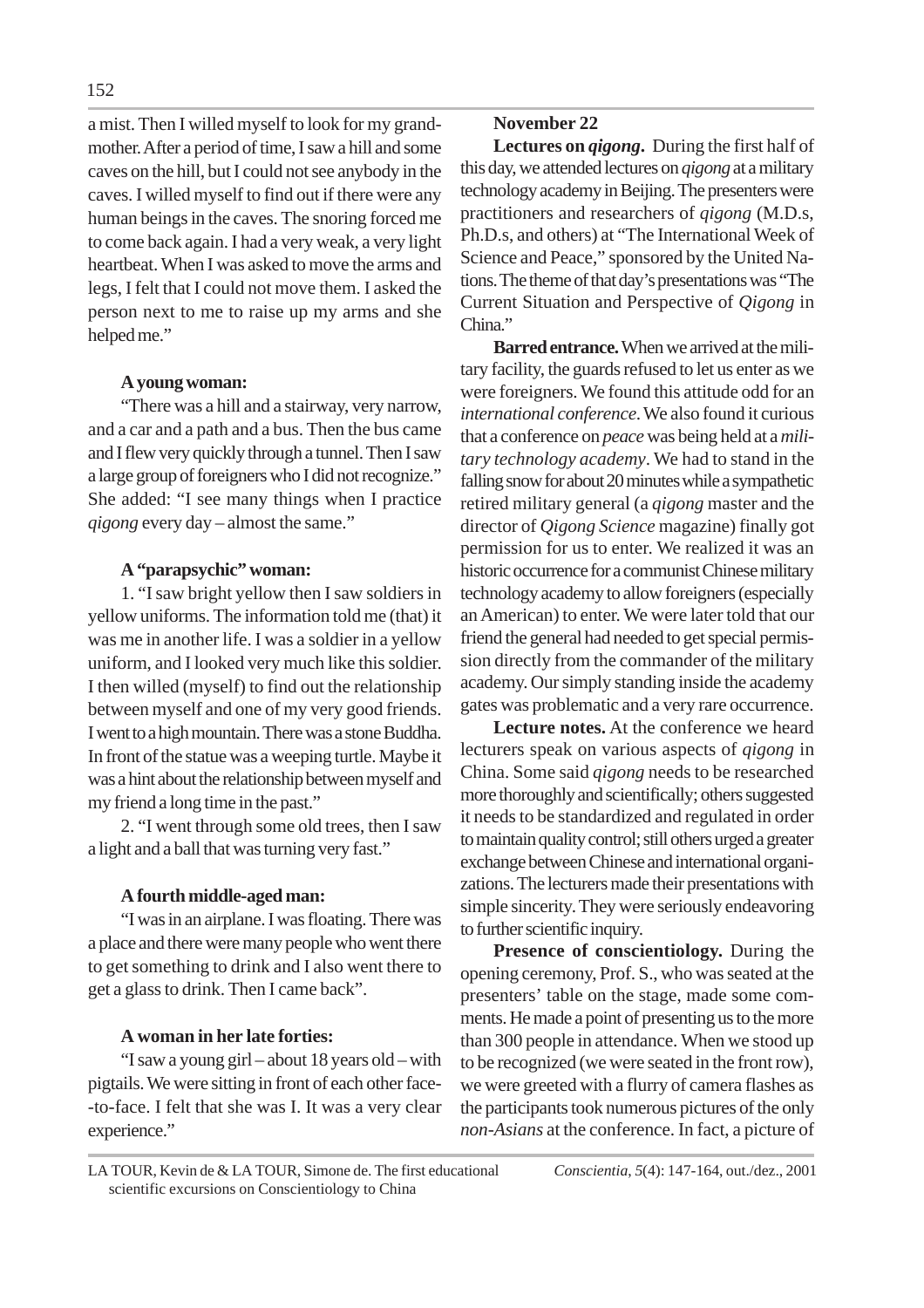us attending this activity was published in the January, 1999 issue of *Qigong Science* magazine.

**Qigong demonstration.** As we were leaving the building, a very pleasant *qigong* master offered to give a demonstration by stopping Simone's wristwatch. She handed him her watch, whereupon he extended his arm (which made loud cracking noises), apparently to generate energy. He then blew lightly on her watch a couple of times and shook his finger at her watch a few times, as if to exteriorize energy to it. He then shook his finger at the watch one more time and said something in Chinese, whereupon the second hand stopped a bit after the 9:00 position. Next, he shook his finger at the watch again and the timepiece resumed operating normally. He then jokingly asked her if she would like him to demonstrate *qigong* by stopping her heart for 1 second, an offer she declined.

**Lunch.** We then all ate a box lunch. As usual, people came up to us to exchange business cards and to give us copies of their thesis papers and books. Many people had also taken pictures of us while Prof. S. was making his presentation. After lunch, an official picture was taken and a series of people insisted on having their picture taken with the only two non-Chinese participants at the event.

# **November 24**

**Beijing University of Chinese Medicine and Pharmacology.** We had a meeting with Prof. S. and 13 faculty members of the Paranormality Research Center in the Beijing University of Traditional Chinese Medicine (TCM) and Pharmacology. Prof. S. pointed out that this university is the top academy of its kind in China. The University had been founded in 1956 and the Paranormality Research Center had been founded in 1985. The university has two functions: (1) integrate TCM and Western medicine; (2) research medical *qigong* science. The faculty of the paranormality research center performs clinical research on *qigong,* paranormal phenomena and their relationship to traditional Chinese medicine, among other things. They were somewhat skeptical about the reality of conscious projection at first, but soon opened up to our presentation. We donated a copy of *Projections of* *the Consciousness* to the center and had a lively discussion on conscientiology with them. They expressed great interest in a continuing series of exchanges and we invited them to the upcoming events we were holding in Beijing. Those present included: the Editor-in-Chief of *World Qigong magazine* and the Assistant Director of the Chinese Research Institute of Qigong Medicinal Science.

# **November 25**

**Beijing University.**The General Director of the Tai Chi Culture Department at Beijing University, who is also the publisher of *Think Tank* – a government magazine dedicated to generating new ideas – organized an invitational on-campus venue for us to make a presentation on conscientiology to a group of 63 individuals who included *qigong* experts. This was a one-day high-level invitational event, for a very select and trusted group of people. The director opened the event with a brief presentation, followed by Prof. S., who presented the two of us. The program was divided into two parts: morning and afternoon. It was interesting to note that when some of the participants seemed to be fairly opposed to our work, Prof. S. and other Chinese sponsors and volunteers stood up to defend the quality and sincerity of this work and our presence in China.

**Dinner meeting.** That evening, we had a dinner meeting with a small crowd of potential organizers and supporters in order to plan the next scientific educational excursions in China.

## **November 26**

**Research exchange.** We had a meeting at the home of Dr. G. and his wife. Dr. G. is a 75-year old pioneering physicist and physician who works in the field of orthomolecular medicine. His wife is a very energetic 32-year old Vice Chairman of the Board of his Beijing Xin-yuan-nao Medical Electronic Technology Research Center, which disseminates and markets his work. Prof. S. explained that we were having this meeting in order to discuss orthomolecular medicine and the doctor's possible collaboration with conscientiological research.

**Method.** The doctor's curative method involves the use of a complex (and handmade) diag-

LA TOUR, Kevin de & LA TOUR, Simone de. The first educational *Conscientia*, *5*(4): 147-164, out./dez., 2001 scientific excursions on Conscientiology to China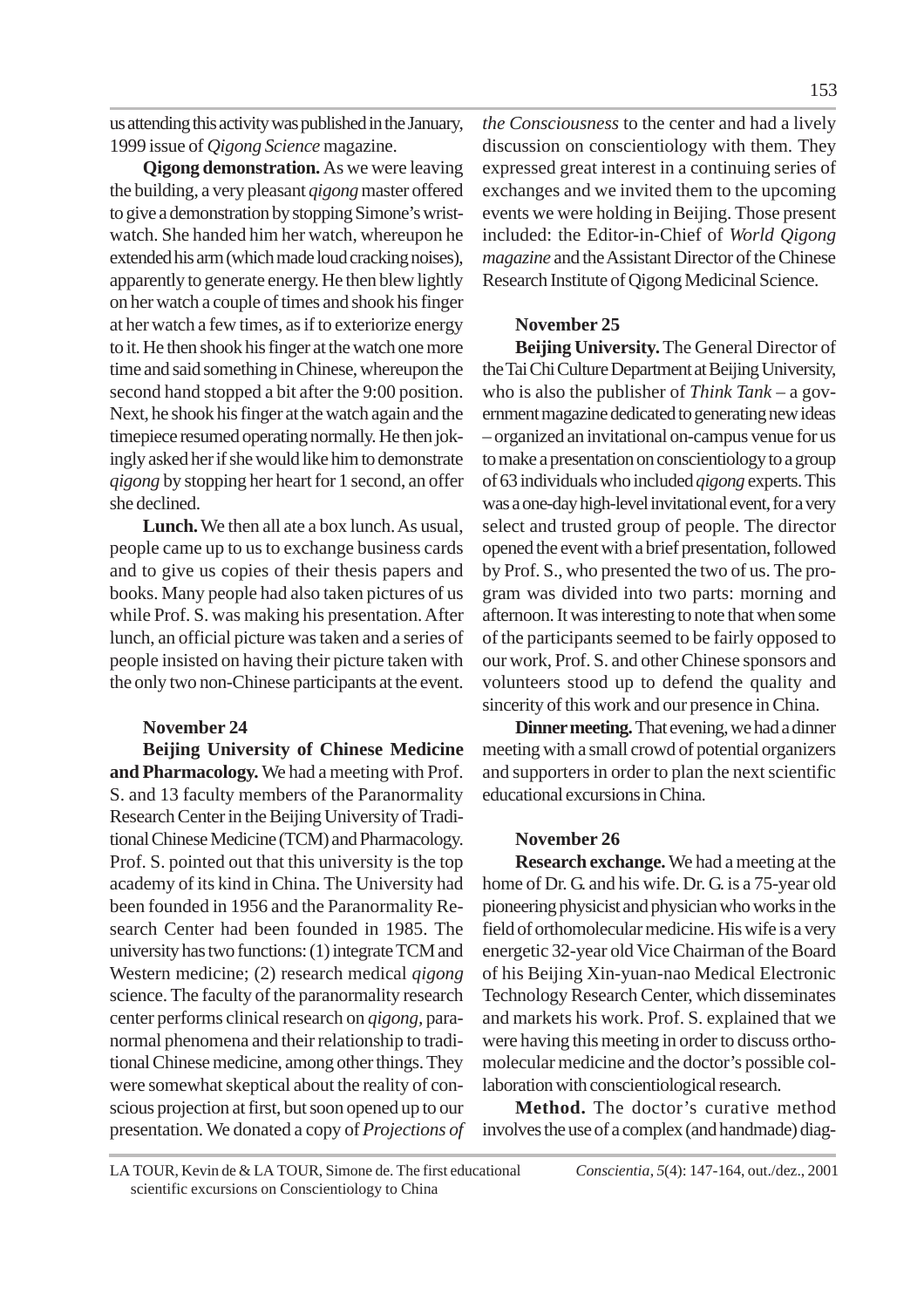nostic apparatus that detects magnetic waves in order to diagnose imbalances in a person's system. It is based on the theory that everyone possesses a unique magnetic field. The device fits in an oversized briefcase. Each socket on the lid of the device represents a different TCM herb. The practitioner uses this device to diagnose the patient's physical dysfunction and then prescribes either a quantity of specially ionized water – which is to be drunk over a period of anywhere from one month up to a year – or Chinese herbs (depending on the severity of the illness). He has allegedly cured cases of paralysis, AIDS and tumors (even brain tumors). His patients are often those who have been given up on by conventional Western physicians. Dr. G.'s wife explained that she used to be one of the doctor's patients; she had been a quadriplegic and was so impressed when he cured her that she "struck a deal with him" to promote his work as his wife. They presented us with a copy of his book and then we all went out to lunch.

# **November 27**

**Chinese Orthomolecular Medicine.** Kevin gave a forty-minute presentation on bioenergies – in which the work of CEAEC and IIPC were highlighted – at the Symposium on Orthomolecular Medicine held at the National Academy of Chinese Traditional Medicine, where 150 people were in attendance. Prof. S. had translated a two-page text on our presentation and distributed it to those present. The participants included physicians, psychiatrists, engineers, *qigong* practitioners and others. Simone and Kevin then answered the audience's questions. Although our presentation followed a lengthy one by Dr. G. on his pioneering work (considered by experts to be 100 years ahead of its time), we received much more attention than he did. We attribute this to the status the Chinese confer upon foreigners, as well as the cutting-edge nature of conscientiology. We would like to point out that few people in China seem to be informed about intrusion and the ways to deal with this type of problem.

**Gift.** At the end of our lecture, the director of this event thanked us for our presence at the symposium and presented us with a large ginseng root as a token of the Academy's esteem.

# **November 28**

**Sponsorship meeting.** We had a meeting with Prof. S. and a Mr. W. at his office on the ground floor of the Beijing International Club Office Tower, located in the embassy area. Mr. W. is a wealthy international investor who had been very supportive of *qigong* in China. We introduced ourselves, CEAEC and the IIPC, and expressed our interest in enlisting his support for promoting conscientiology in China. He suggested that we remain prudent in promoting conscientiology in China and maintain a low profile regarding this work. Mr. W. then invited us to dinner at the *six*-star Beijing International Club.

# **November 29**

**Beijing University of Chinese Medicine and Pharmacology.** Simone gave a lecture to a standing room only audience of approximately 380 attentive people at the Beijing University of Chinese Medicine and Pharmacology. We were even more impressed by the size of the crowd when we were told that the event had first been advertised with the wrong date – that of the previous day – and people nevertheless came back to see us on the correct day. This event was organized and sponsored by Dr. D., a physician who is the Director of the World Association of Medical *Qigong* and an Assistant Professor at the Beijing University of Traditional Chinese Medicine.

**Seminar.** A seminar was given from 1:30-3:45 PM and Kevin led the group through a series of energy exercises. We then both answered the audience's questions from 4:00-5:00 PM. It was announced that we would be back in March/April of the next year (1999).

**Gifts.** We were then thanked by the event's organizer and were presented with several gifts, including a medal from the university and a piece of calligraphic art. We next underwent the standard series of group photographs. We were greeted by an unending stream of individuals who wished to speak with us and purchase copies of *Projections of the Consciousness* – which sold out on the spot.

LA TOUR, Kevin de & LA TOUR, Simone de. The first educational *Conscientia*, *5*(4): 147-164, out./dez., 2001 scientific excursions on Conscientiology to China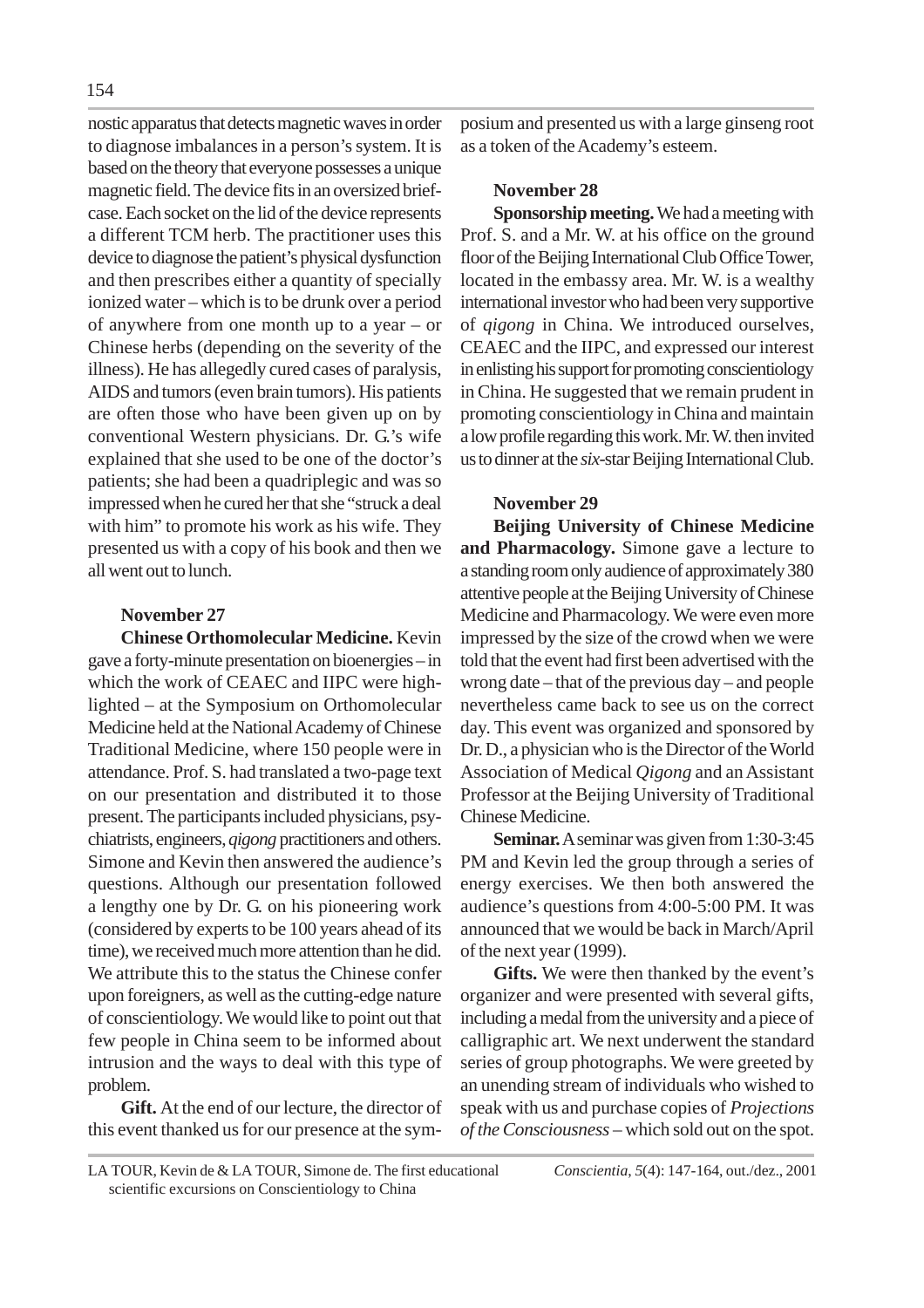# **November 30**

**Encounter with a Chinese medium.** Upon returning to the hotel, Prof. S. introduced us to Ms. L., a mediumistic author. She presented us with her two publications: *A Psychic's Album of Paintings by L.* and a six-volume psychographic work (in Chinese) composed of three parts: The Primitive Age, Life in Outer Space and The Future Age. They allegedly describe the past, present and future of planet earth.

**Article publication.** We then had a meeting with Ms. F., the Editor-in-Chief of the *World Qigong* magazine, regarding the details of our publishing a continuing series of articles in that magazine. When we showed her the black-and- -white pictures illustrating the out-of-body phenomenon, she said she would not be able to publish those images, as they were not "discrete" enough, given the political climate at that time. We were subsequently informed, during our second scientific educational excursion in 1999, that it would not be "appropriate" to publish these articles in the *World Qigong* magazine.

**Farewell dinner.** We were invited to a farewell dinner at the Tian Tan hotel, where we had been staying. We discussed the clarification task, self- -lucidity and cosmoethics, among other subjects. Ms. F. showed a great interest in conscientiological concepts. In fact, she told Simone that she felt the topics being discussed should be taught in schools in China.

# **General Notes**

1. **Conscientiology in China.** As can be seen by this report, we were warmly received everywhere we went on this excursion. It was interesting to note that a number of people seemed to think that projection was the same as *qigong*, while others pointed out that there are Taoist sects which have been working with projection for thousands of years. Overall, the participants were very engaged in the educational events. The Chinese are generally extremely curious. They took our work very seriously and appreciated our presence in China, feeling a need to exchange ideas with foreign institutions.

2. **Invitation.** It is of interest to point out that, during both scientific educational excursions, all exchanges made with research institutions and individual researchers occurred as a result of *their* invitation. This is an indication of their level of interest in having interactions with foreign conscientiological research institutions.

3. **Chinese research.** We perceived that the Chinese are overly impressed by phenomena (*qigong* for healing purposes and PK effects). It was our perception that the Chinese are in lack of more in-depth research and the little research that is done is more parapsychological in nature, endeavoring to measure parapsychic phenomena.

4. **Bubble.** Throughout this excursion, we felt as if we were both inside a protective, optimizing energy bubble. In spite of having a strong case of jet lag, getting very little sleep during the excursion and participating in a *nonstop* whirlwind of activities – while experiencing an entirely different culture, language, food, and everything that goes along with it – we experienced an impressive sense of well- -being, emotional balance, physical stamina and mental acuity throughout.

5. **Mishaps.** We were also impressed by the fact that *0 (zero) mishaps occurred during this excursion*. Everything went *perfectly*. We both perceived a great deal of extraphysical assistance during this period.

6. **Books.** On this excursion, 9 copies of *Projections of the Consciousness* were given out. Some were donated to hosting institutions, while others were given in mutual book exchanges with Chinese authors. As well, 37 copies of this title were sold. They were priced at 15 to 20 yuan (US\$2.00 to \$2.50) because that is the market price for a book of this type in China.

7. **Questions.** The questions asked during the educational activities of both excursions are listed in the "Panorama" section at the end of this article.

8. **Volunteerism.** It should be noted that all the activities were given in English, with local interpreters translating to and from Chinese. Most impressive was the fact that all the events were held on the basis of Chinese *volunteerism*. When we were not busy with educational activities or meetings, our organizers took us on cultural outings, often sponsoring sumptuous meals, with a maximum of Chinese receptivity and warmth.

LA TOUR, Kevin de & LA TOUR, Simone de. The first educational *Conscientia*, *5*(4): 147-164, out./dez., 2001 scientific excursions on Conscientiology to China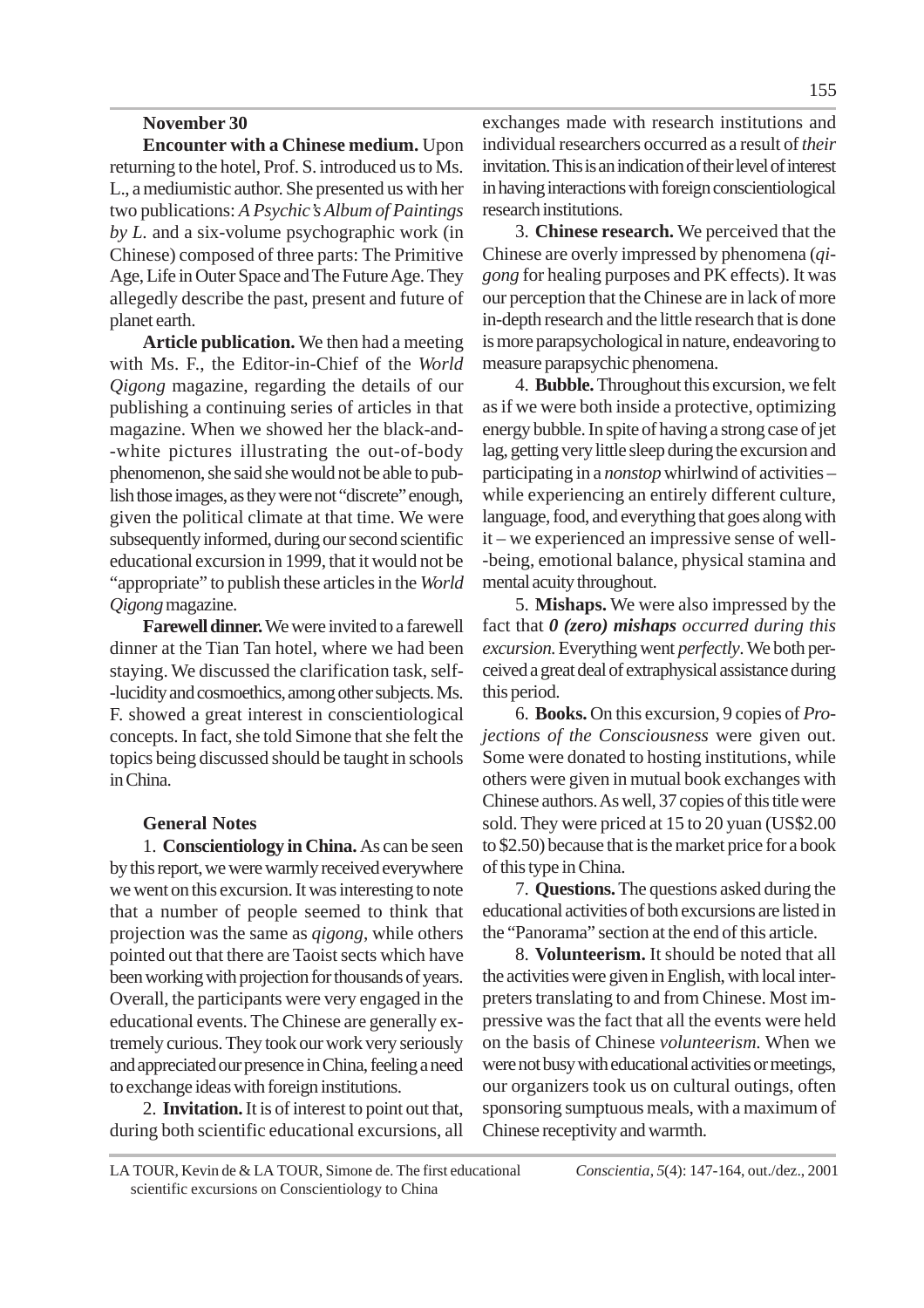| <b>Date</b> | <b>Event &amp; Location</b>                                                                                                                 | <b>Participants</b> |
|-------------|---------------------------------------------------------------------------------------------------------------------------------------------|---------------------|
| April 9     | Research exchange meeting at China Qigong Science magazine.                                                                                 | 8                   |
| April 9     | Lunch sponsored by China Qigong Science magazine.                                                                                           | 8                   |
| April 10    | Research exchange at the Chinese Academy of Somatic Science.                                                                                | 18                  |
| April 11    | Seminar on projectiological phenomena given at Huazang Consultancy Center                                                                   | 86                  |
| April 11    | Research exchange with group from Tibet & Beijing.                                                                                          | 6                   |
| April 17    | Seminar on foundations of conscientiology and projectiology, sponsored<br>by the Association for Promotion of Traditional Chinese Medicine. | 61                  |
| April 18    | Workshop on conscientiology and projectiology at China Qigong Science<br>magazine.                                                          | 31                  |
| April 18    | Lunch sponsored by the Hong Kong Academy of Science.                                                                                        | $\overline{7}$      |
| April 18    | Projective Techniques Workshop.                                                                                                             | $\overline{4}$      |
| April 20    | Meeting with the director of the Hong Kong Academy of Science.                                                                              | $\overline{2}$      |
| April 21    | Meeting at Paradise for the Elderly.                                                                                                        | $\overline{4}$      |
| April 21    | Lunch sponsored by the Paradise for the Elderly.                                                                                            | 10 <sup>10</sup>    |
| April 22    | Lecture and debate on conscientiology at Beijing University.                                                                                | 35                  |
| April 22    | Dinner meeting at Beijing University.                                                                                                       | $\tau$              |
| April 23    | Hong Kong Academy of Science Honorary Title Awarding Ceremony.                                                                              | 25                  |
| April 23    | Lunch sponsored by the Hong Kong Academy of Science.                                                                                        | 11                  |
| April 23    | Dinner with authorities from the government department of <i>qigong</i> ,<br>sponsored by the Hong Kong Academy of Science.                 | 12                  |
| April 24    | Meeting with the Chinese Society for Studies of Traditional Medicine.                                                                       | 6                   |
| April 24    | Lunch offered by the Center for Investigation of Acupressure and Health.                                                                    | $\overline{4}$      |
| May 1       | Lecture on conscientiology promoted by the Hong Kong UFO Club (Hong<br>Kong).                                                               | 73                  |
| May 2, 3    | Projective Techniques Workshop (Hong Kong).                                                                                                 | 13                  |
| May 4       | Visit to Macau.                                                                                                                             | —                   |
| May 5       | Farewell dinner offered by the National Qigong Association.                                                                                 | $\overline{7}$      |
|             | <b>Total</b>                                                                                                                                | 438                 |

# **Schedule of the Second Scientific Educational Excursion on Conscientiology April 6 - May 6, 1999**

# **Report on the Second Scientific Educational Excursion on Conscientiology**

# **April 8**

**Concern.** The day after our arrival in Beijing, we met with Prof. S. in our hotel room to discuss the activities of this teaching excursion. This time felt him to have a sense of hesitance and caution regarding the presence of conscientiology in China. He explained that the local authorities had expressed concern after our previous teachings in China. They were concerned conscientiology/projectiology might represent a movement that could present a threat to the authorities. During a later encounter, we found Prof. S. to be more relaxed about organizing for us. At that time he told us he had invited some government authorities to attend our events in order to reassure them that we did not represent a movement. Imagine our situation: we had just arrived in China with plans to stay for an entire month and still did not have any events organized. To make things worse, the Chinese government doubted our intentions.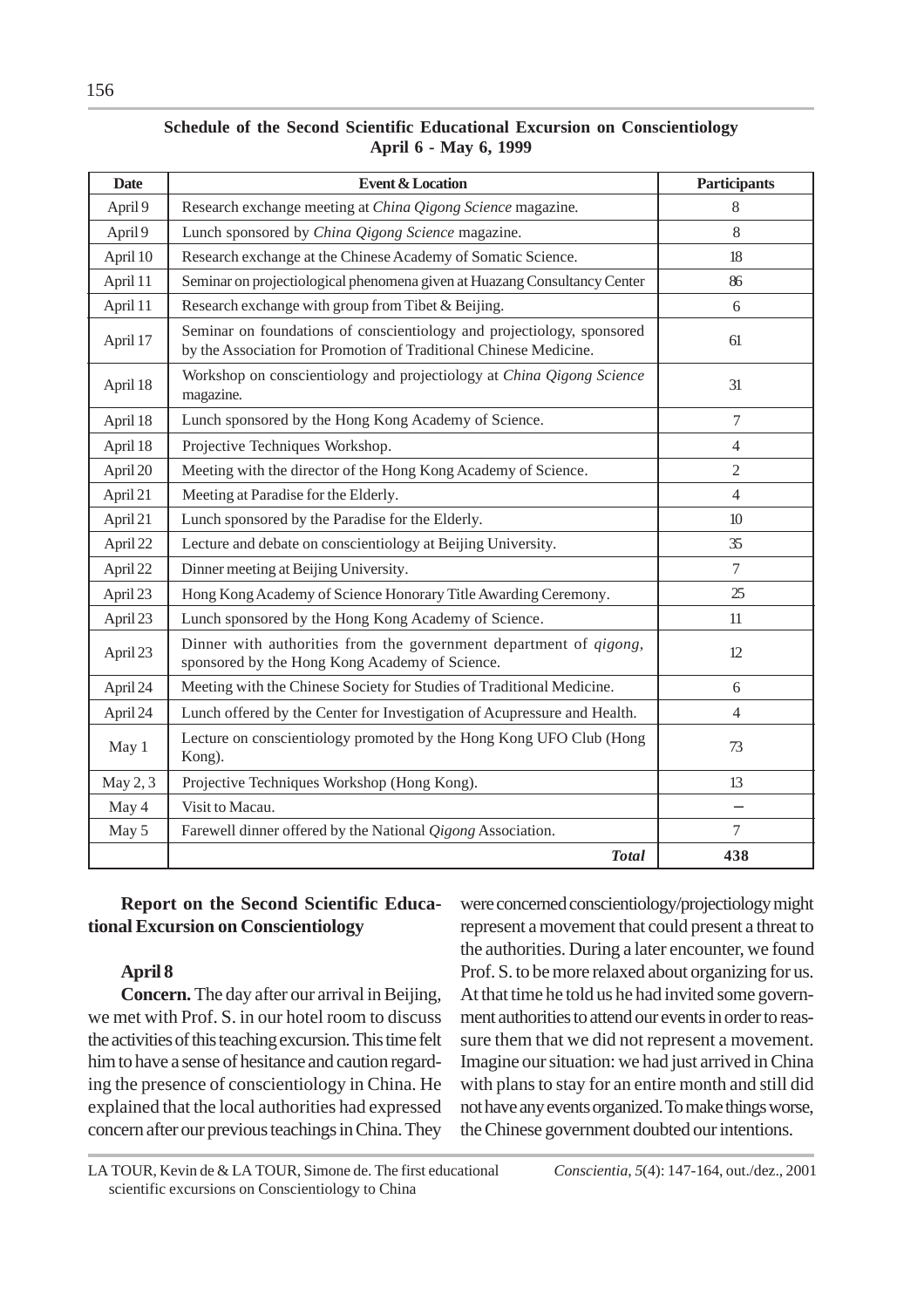**Hong Kong.**While still in New York, we had already thought of going to Hong Kong to hold lectures and courses on conscientiology and projectiology. Thus, upon mentioning a teaching excursion to Hong Kong during this same discussion, Prof. S. suggested we contact his good friend Ms. M. who was the president of the Hong Kong UFO Club. (Prof. S. was the Chairman of the International UFO Federation in New York.)

**Synchronicity.** We contacted Ms. M. by phone from our hotel room. She responded that the timing was perfect as they had been looking for a lecturer for their upcoming meeting on May 1 and were just about to finalize and print the program for that event. She asked us to send material on this work, our bios and the topic of our presentation. We agreed to stay in Hong Kong for ten days and she invited us to stay at her home.

## **April 9**

*China Qigong Science* **magazine.** The directors of the *China Qigong Science* magazine invited us to a meeting at their office, followed by a lunch, in order for us all to become better acquainted (establish *guanxi*). We had met the directors of the *ChinaQigong Science* magazine during the previous excursion to Beijing. In fact, one of the directors was none other than the retired general who had acquired special permission for us to attend the lectures on *qigong* at The International Week of Science and Peace, held at the military academy during the previous excursion. We found these people to be quite warm and refined, and we felt a strong rapport with them.

## **April 10**

**The Chinese Academy of Somatic Science.** We met with Dr. L., Vice President of the Chinese Academy of Somatic Science as well as some of his staff. All 18 of us sat in a big circle in a meeting room where we made a presentation of some of the basic concepts of conscientiology and projectiology, followed by each of the other participants making presentations on their projects and/or books. This encounter was more of an academic exchange between all those present. We received a book entitled

*The Single Wave Theory*, and literature on other projects. At the end of the encounter, the director of the Academy invited us to conduct future research projects together. Prof. S. informed us that this Academy had performed parapsychical research in the past but was fairly inactive at the time. We noticed that in China this type of research is usually quantitative, looking for results within the physicalist paradigm.

## **April 11**

**Huazang Consultancy Center.** We were again invited to the Huazang Consultancy Center where we had given an OBE Workshop during the previous excursion. On this occasion, however, we gave a three-hour seminar on the fundamentals of projection of the consciousness to an audience of 86 persons.

#### **April 17**

**Association for Promotion of Traditional Chinese Medicine.** We gave a one-day seminar on conscientiology and projectiology to an audience of 61 persons. This event was organized by the Association for Promotion of Traditional Chinese Medicine. Our interpreter that day was an English teacher at Beijing Language and Culture University (the most famous language university in China), who had served as our interpreter during the previous scientific educational excursion in China. During the afternoon portion of the workshop, we made a video presentation which included the computer animated series of bioenergetic and projective techniques, as well as an overall video presentation on CEAEC that showed the grounds of this research facility, including an explanation of each laboratory.

**Bioenergy practice.**After leading the students through bioenergy techniques, many of them reported a variety of sensations, including prickling, tingling, temperature change and others. They displayed a great deal of interest in the material presented and asked a number of questions.

## **April 18**

**Projective report.** Our interpreter from the previous day called us at our hotel that morning in

LA TOUR, Kevin de & LA TOUR, Simone de. The first educational *Conscientia*, *5*(4): 147-164, out./dez., 2001 scientific excursions on Conscientiology to China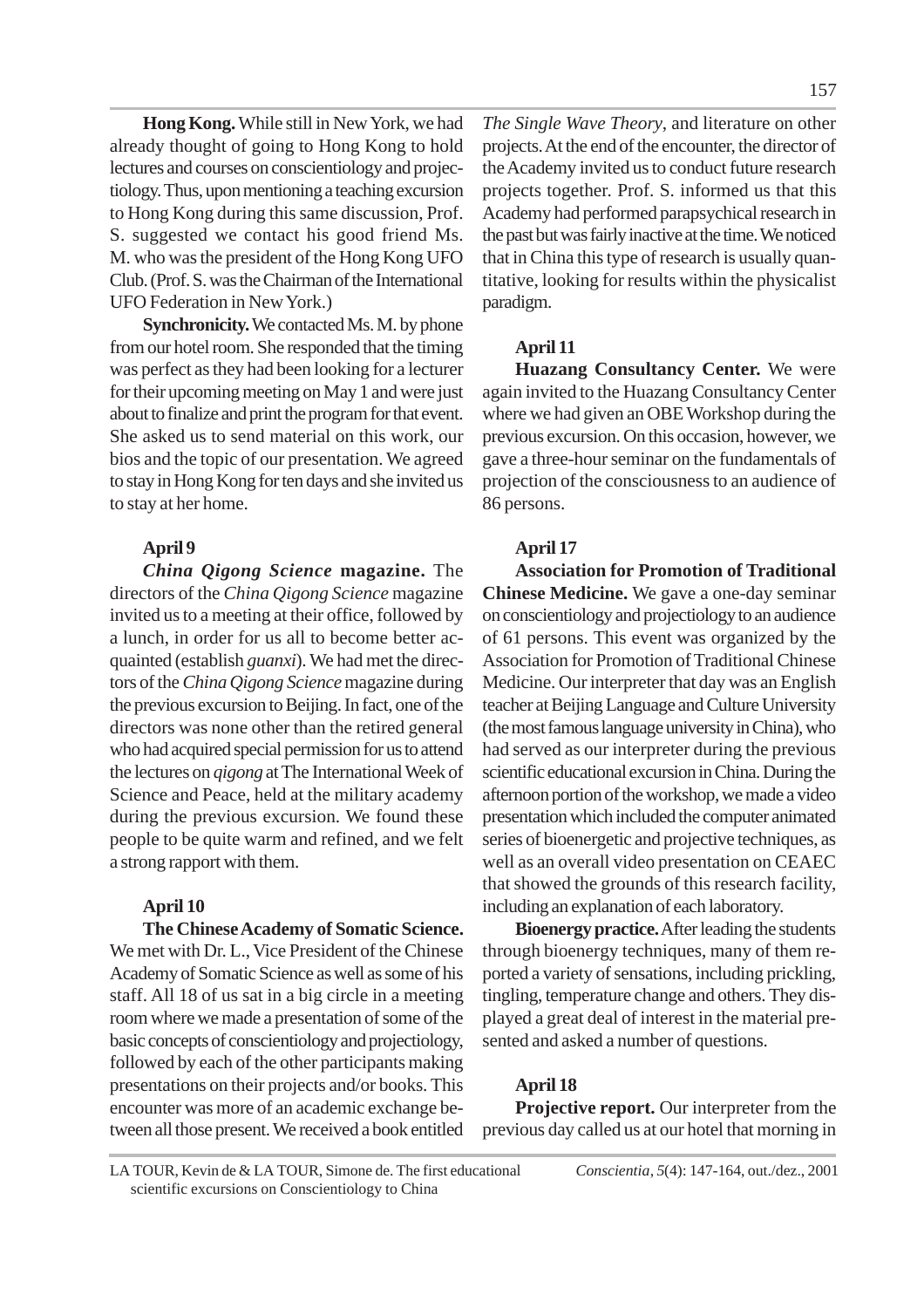an excited state. He explained that during the previous night he felt he was flying upward over a forest, when he suddenly had a panoramic view of precisely the aerial scene of CEAEC that he had seen in the video shown during the lecture the day before. He said he was sure it had not been a dream as he had been so aware and in control of the process.

*China Qigong Science* **magazine.** We gave a one-day workshop on conscientiology and projectiology at *China Qigong Science* magazine in which 31 persons were in attendance. Prof. S. explained that the activities would involve fewer participants, being more restricted and more selective this time, given the complications that had arisen with the local authorities. It is worth clarifying that this problem was not related to any specific institution but had to do with any individual or institution proposing ideas considered to be threatening to the current system.

**Video presentation.** When we arrived at the office of the *China Qigong Science* magazine, we asked if we would be able to show our video presentation on their television. They consented and someone soon delivered a brand new VCR to the room and hooked it up. We were impressed by their gesture, especially considering that the magazine had a very small budget. We gave the presentation using a series of transparencies and a video presentation of computer animated illustrations of projectiological phenomena, two resources that greatly facilitated the transmission of ideas.

**Bioenergy exercises.** After leading the participants through bioenergy exercises, they related



their perceptions, including one woman who stood up and said she considered our methods "barbaric". A professor at the Institute of Geophysics said that the best manner for calling the spirit (the consciousness) back to the body was through a method called *bianshu. Bianshu* is a medical therapeutic modality used since ancient times in China, as mentioned previously. It uses a chime made from a hanging Sibin stone. According to this gentleman, the projector would return to the body when the stone was struck with a small hammer, as he proceeded to demonstrate to the group (it is common knowledge that any noise external to the physical base of the projector provokes a "forced" return to the body which can even cause repercussions for the practitioner). We were later informed that the participant who had spoken in an unflattering manner about our methods had not been an invited participant and did not even pertain to this group. In a way, however, it had proved useful for us to have an idea of the behavior of the Chinese people in general. At the end of the presentation, the director of the magazine thanked us for our presence and expressed their desire for continued scientific exchanges. We were then presented with three hardbound compilations of the 1996, 1997 and 1998 issues of the magazine, respectively. He also presented us with the January, 1999 issue of the magazine, which ran our picture within a piece on the International Week of Science and Peace, which we had attended on November 22, 1998, during our previous visit to Beijing.

#### **April 21**

**Paradise for the Elderly.** We were invited to visit a retirement home called Paradise for the Elderly, located in a suburb of Beijing. We were first presented to the directors of this project and, as is customary in China, had tea together and introduced ourselves. We were then led on a tour of the project. The premises, which were still under construction, comprised a four-sided complex of residences with a continuous hallway facing a central garden area. As we were being shown the premises, it was pointed out that the future elderly residents would have their own modest-sized room with private *Meeting at the office of the* China Qigong Science *magazine.* bathroom. It must have been a more luxurious resi-

LA TOUR, Kevin de & LA TOUR, Simone de. The first educational *Conscientia*, *5*(4): 147-164, out./dez., 2001 scientific excursions on Conscientiology to China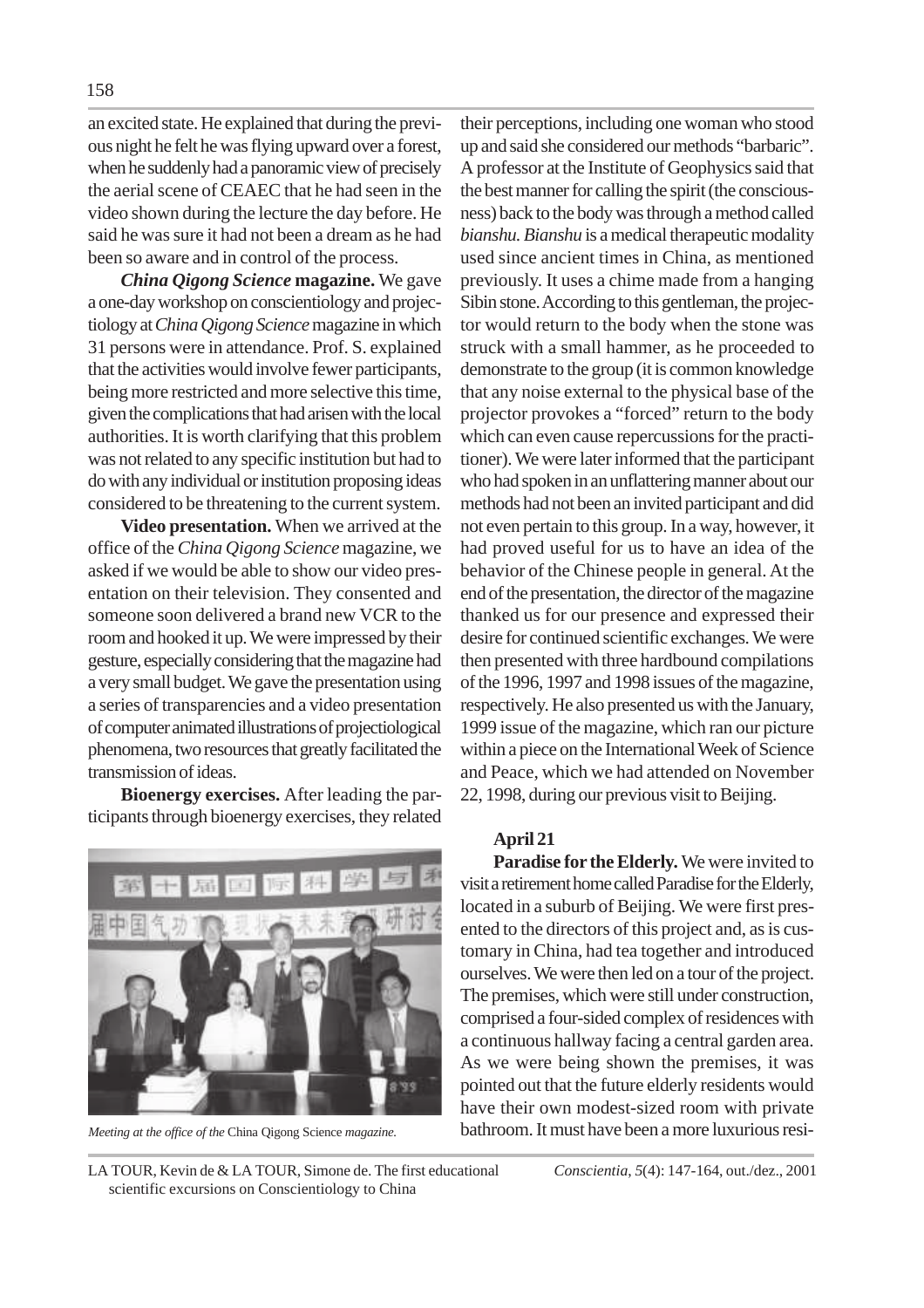159

dence, as we noticed that a private bathroom is not necessarily a standard amenity in China. Our hosts explained that they intended to have a full program of cultural and educational activities for the residents. We were invited to hold educational programs there in the future on a regular basis. They even offered a space there to establish a center for conscientiology related activities. We then proceeded with the requisite photo session.

**Networking lunch.** They then took us to a networking lunch with the village mayor, some government staff persons and the 4 senior partners of the Paradise for the Elderly.

# **April 22**

**Beijing University.** The General Director of the Tai Chi Culture department at Beijing University again organized a one-day on-campus venue in which we gave a lecture on conscientiology and projectiology to a group of 35 select individuals. As in the event held at Beijing University during our previous excursion, the director opened the event with a brief presentation, followed by Prof. S., who introduced us. After our morning lecture, we all had lunch and the afternoon portion of the event was reserved for a Q&A session, as well as an opportunity for others to present their projects to the group.

**Competition.** We perceived that several of these presentations by our Chinese colleagues placed a great deal of emphasis on phenomena. One participant showed everyone his palm, saying that he was able to change the lines on his hand at will. Another said he could project from the body at will and challenged us to have a projective competition on the spot. We responded by saying that we were not in China to compete with anyone.

**Points.** During the presentation, Simone made the following points:

"We are here to add, not to divide – no competition, not to see who is best. This is science. You are very good at working with energy. That is why the Institute is here to work together. *Qigong* work is very important in order to go out of the body, but *qi* and projection of the consciousness are not the same thing. Many of you might be asking yourselves: Why are they coming to China so many times? If New York is the *center of the world*, what are they, Simone and Kevin, doing here representing conscientiology and projectiology in China? Why do they intend to move to China next year – and possibly have an office here – if there is so much to do in New York? So I have an answer to this: Because you are so good at *qigong*, we can provide technology and information, and work together in order to have more precise research results in this area of study."

After the lecture, we were taken on a tour of the Beijing University campus, which was formerly part of one of the imperial palace grounds.

# **April 23**

**Hong Kong Academy of Science.** Prof. S. called our hotel room, waking us up at 8:00 AM, to say that he would be picking us up at 8:30. When we registered our surprise, as nothing had been scheduled for that day. He said we would be going to a ceremony to receive honorary titles from the Hong Kong Academy of Science! To our amazement, it turned out to be a solemn twenty-five-person event in which many high ranking personages in the *qigong* community were present. They had improvised a stage at one end of the conference room and had hung a large red banner at the top of the stage's back wall that said: "Welcome Simone de La Tour and Kevin de La Tour". Two rows of youths clad in university graduation-type gowns, wearing large, square, black framed glasses, greatly resembling those worn by then president Jiang Zemin, stood flanking the two sides of the stage. We were informed that we would be awarded honorary titles as members of the committee responsible for the authentication of experts in parapsychism, *qigong* and UFOlogy – a status we considered somewhat quizzical.

**Ceremony.** When the *qigong* celebrities arrived, the ceremony began with the national anthem being played to an attentive standing audience. The MC of the event subsequently gave a brief announcement. He then called Simone up to the stage where the Director of the Academy shook her hand and then presented her with three honorary titles. Each hard-bound certificate was brought up onto the

LA TOUR, Kevin de & LA TOUR, Simone de. The first educational *Conscientia*, *5*(4): 147-164, out./dez., 2001 scientific excursions on Conscientiology to China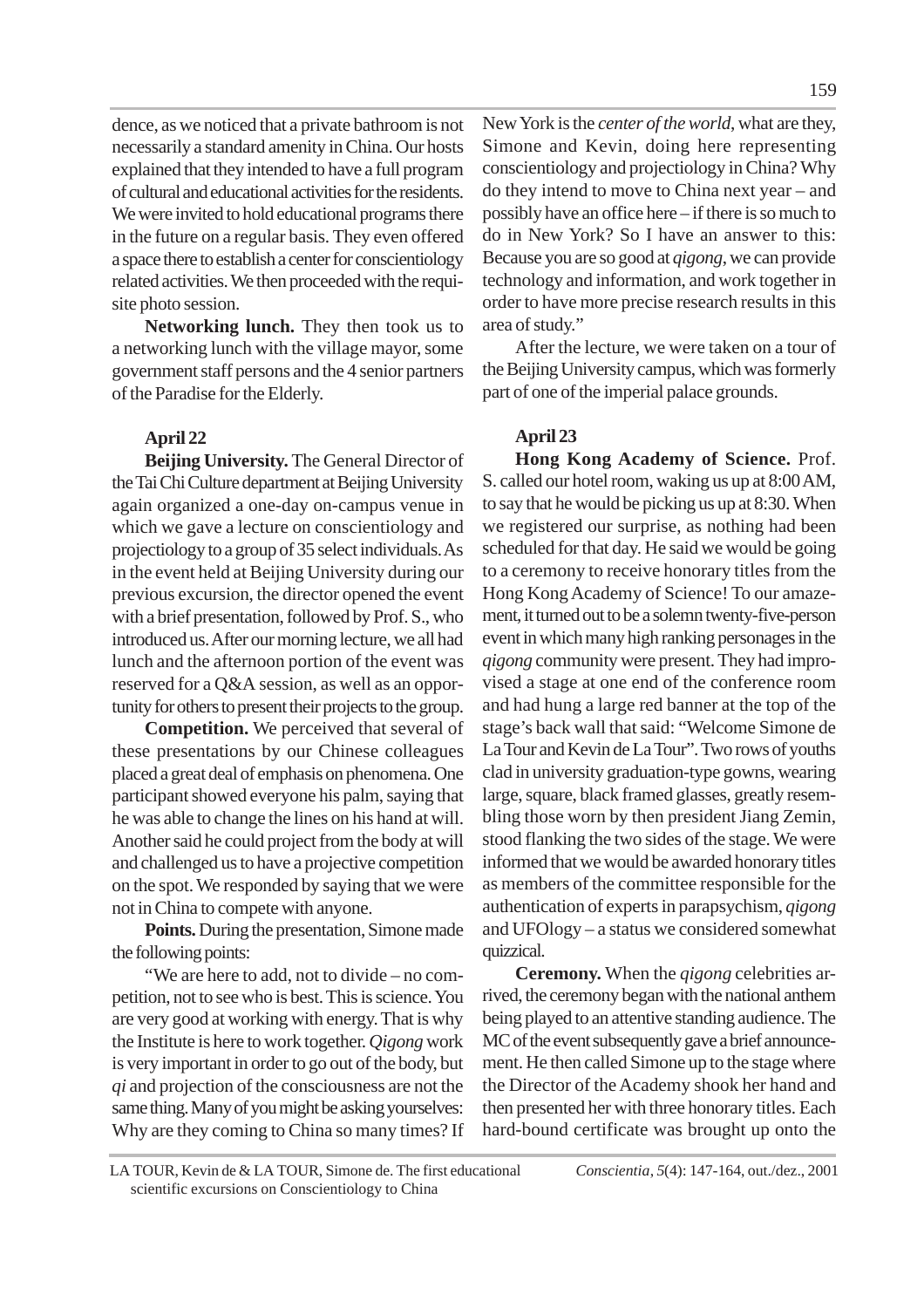stage on its own red satin pillow. The entire procedure was then repeated with Kevin, after which Prof. S. and both directors of *Qigong Science* magazine received honorary titles of their own.

**Status.** The Director of the Academy later explained that he was trying to create a non-governmental organization (NGO) for quality control of disciplines in China such as paranormality, *qigong* and UFOlogy. He wanted us to help him differentiate between genuine and fraudulent practitioners in these areas. However, we have since learned, after living almost three years in China, that being associated with foreigners – especially Westerners – affords a Chinese individual prestige, clout and contact with the outside world. In fact, being acquainted with a foreigner may even be added to one's résumé!

# **April 24**

**Center for Investigation of Massage and Health.** In the morning, we were driven to the Center for Investigation of Massage and Health. Upon arriving, we were taken to a meeting room with a long wooden oval table to have an introductory meeting with the Directors of the Center. On three of the walls were long, rectangular, vertically hanging red velvet banners with gold tassels dangling from the pointed bottom edge. They had been presented to the Center by former patients who had been successfully treated for various infirmities. One wall was covered by a photo display of grateful patients, as well as supporters and personages who had visited the Center.

**Modality.**This Center worked with different modalities of massage, including acupressure. They explained that the acupressure method used there was effective for curing any type of illness, such as diabetes and even weight problems. We had lunch at the Center's restaurant, after which we were taken to a room to watch an acupressure session. The patient we saw being treated had advanced diabetes and we were told that he had stopped taking medication as a result of the improvement in his condition.

**Partnership.** They proposed that we establish a partnership with the Clinic in order to provide this health care service in New York. They suggested,

for example, that if "four million dollars" was generated, "three million" would go to the Center in China and "one million" would go to IIPC. Of course we had the requisite photo session and Simone received an honorary title from the Center.

# **April 28**

**Hong Kong.** When we flew into Hong Kong on April 26, 1999, it had already been returned to Chinese rule (1997) and the British were leaving in droves. After its return to the mainland, the PRC designated Hong Kong as a Special Administrative Region (SAR) under the "one country, two systems" policy, in order to guarantee its continued autonomy as a capitalist politico-economic system.

**Market research.** During our stay in Hong Kong, we took some time to visit places that might be interested in hosting future conscientiological activities, e.g., bookstores and cultural spaces. We felt, however, that Hong Kong residents were more interested in making money, as opposed to personal growth. Notwithstanding its holothosene of capitalism, Hong Kong is much more open to transcendent issues than mainland China. This may be due to the PRC's atheistic ideology.

**Familiarization.** We took the ferry from Kowloon (a peninsula opposite Hong Kong island, which is part of Hong Kong region) to Hong Kong island to familiarize ourselves with the island. We commented on Hong Kong's beautiful architecture, cleanliness, great transportation system and high level of organization. While riding a bus up to the touristic area called Stanley, we noticed that the vegetation and geography of the island greatly resembled Rio de Janeiro and, more specifically, Barra da Tijuca.

# **May 1**

**Hong Kong Space Museum.** The first educational activity in Hong Kong was a two-hour lecture at the monthly meeting of the Hong Kong UFO Club, held at the Hong Kong Space Museum for an audience of 73 people. The museum was made up of a large futuristic white domed structure at the water's edge of the Hong Kong Bay. The huge, fully equipped theater included a wall-sized projection screen and a professional projection booth, from

LA TOUR, Kevin de & LA TOUR, Simone de. The first educational *Conscientia*, *5*(4): 147-164, out./dez., 2001 scientific excursions on Conscientiology to China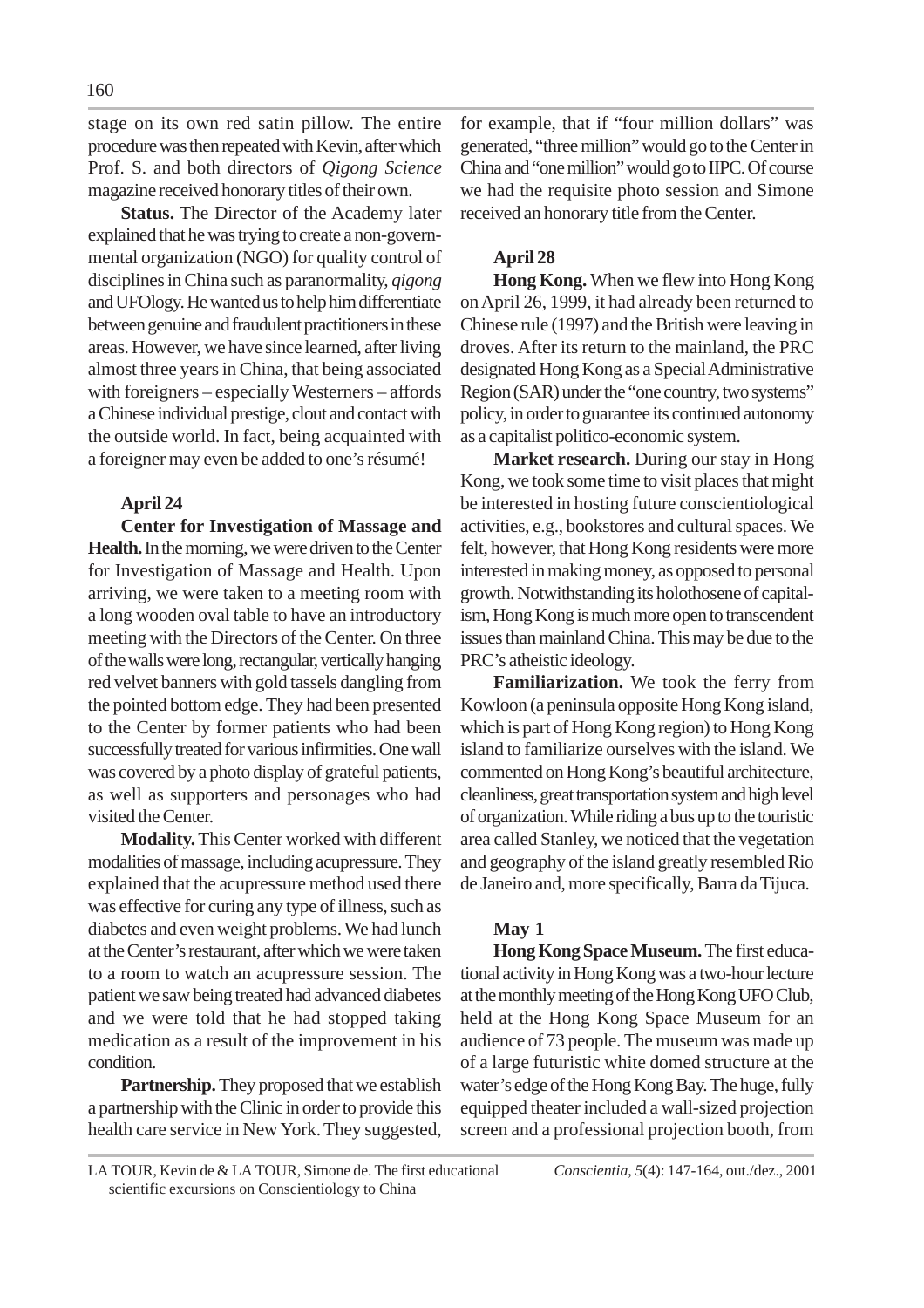a stunning effect. **Q&A.** We then took questions from the audience. The participants were attentive and inquisitive, asking many questions. The most poignant question, regarding the psychosoma, came from a young girl of about nine years of age who had "brought her mother" (it had been the little girl's idea to attend). Our hosts later commented that they had been very impressed with the clarity of the little girl's expression. Both Ms. M. and Joe, the Vice-President of the Club, served as our interpreters in Cantonese (Cantonese – a dialect of Chinese – and Mandarin Chinese are mutually unintelligible when spoken).

# **May 2, 3**

**OBE Workshop.** The previous day's lecture had generated interest for an OBE workshop to be held, and Joe offered his house. A number of the students had projections during the workshop. At the end of the workshop, the students presented us with a thank you card.

**Sensations.** One young student in his late teens had worked with energy techniques at home the evening after the workshop and had begun to feel the vibrational state and leave his body. He came to talk to us the next day, just before we left for Beijing. He was concerned and disoriented about what he was feeling and needed some direction. We explained that the sensations he was experiencing were normal and emphasized the issue of not using the phenomenon for manipulative purposes.

# **May 4**

**Macau trip.** We took a one-hour boat to Macau, the "Monaco of the East" where we spent two days investigating the traces of Portugal in China. The first Europeans arrived in China in 1514 when Portuguese ships landed in Guangzhou. The Portuguese were the first Westerners to trade with China and established a base in Macau in 1557. The island of Macau had become a Portuguese colony when it was temporarily ceded to Portugal in 1887, and would be returned to China at the end of 1999. It

was destined to become a Special Administrative Region (SAR) of China. For this reason, we saw few Portuguese when we visited, as most had already returned to Portugal, and were hard-pressed to find someone who could speak that language. It was interesting, though, to see bilingual street signs that were in both Portuguese and Chinese.

# **General Notes**

1. **Competitiveness.** We felt that, during the second scientific educational excursion, many individuals were competitive, trying to show their superiority with energy and other phenomena.

2. **Information.** During the two scientific educational excursions, we noticed a general lack of solid information regarding projectiological and consciential phenomena, on the part of *qigong* masters and others. Many of them had developed capacities with energy, mediumship and parapsychic phenomena, but possessed no awareness of issues such as cosmoethics, assistentiality and intrusion. We perceived a real need for the clarification task in China, based on the concepts of conscientiology.

3. **Interest.** Some individuals contacted us during and after our visits to China, saying they would like to conduct joint research projects with us. One of them was Dr. N., a physician from Shanghai who had attended one of the lectures in Beijing in November of 1998. She had even mailed her résumé and accompanying letter to us in New York in May of 1999 saying how much she had enjoyed the lecture and printed material she had received. She also expressed great interest in the book *Projectiology: A Panorama of Experiences of the Consciousness Outside the Body*. We also received two multiple-page letters from China from this doctor, in which she shared many experiences she had been having. We can see from this type of communication that the educational events held in China generated lasting interest.

4. **Reality.** During the second excursion, although we still perceived a great deal of assistance, we felt we were left on our own to a greater extent in order to have a more accurate experience of the Chinese reality and, perhaps, to observe our capacity to deal with China on a day-to-day basis. We

LA TOUR, Kevin de & LA TOUR, Simone de. The first educational *Conscientia*, *5*(4): 147-164, out./dez., 2001 scientific excursions on Conscientiology to China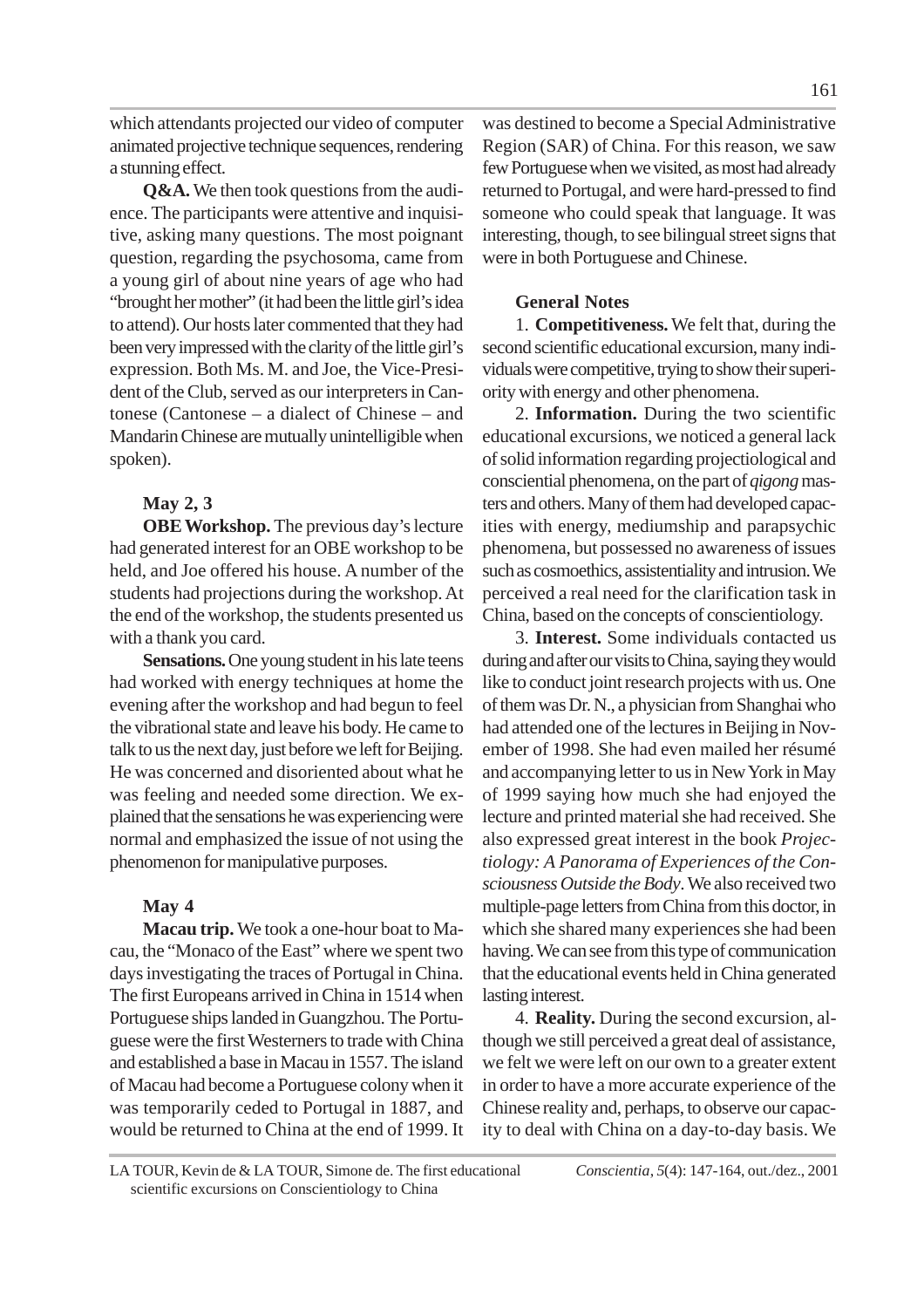also felt a greater sense of holothosenic pressure this time. This may have been due to the "dust that had been stirred up" from the first excursion, both in terms of interest on the part of the participants, as well as concern on the part of the local authorities.

5. **Falun gong.** By coincidence, we were in Beijing in April, 1999, at the time that 10,000 members of the now banned Falun Gong organization (an eclectic blend of *Qigong*, Buddhism and Taoism) held a peaceful demonstration in front of the government building in Tiananmen Square. From this point on, the official government policy regarding any matters even hinting at parapsychic issues became less favorable than it had previously been.

6. **Artifacts of knowledge.** The majority of the scientific works (books and other items) contributed during the two excursions can be found in the Sinotheca, at CEAEC's Holotheca.

**Panorama of the First and Second Scientific Educational Excursion on Conscientiology in China**

**Total hours of educational activities:** 51. **Total students:** 1,052.

01. **Number of days in China:** 45.

# 02. **Time frame**

**First Scientific Educational Excursion:** November 17 to December 1, 1998.

**Second Scientific Educational Excursion:** April 6 to May 6, 1999.

03. **Teachers** Kevin de La Tour. Simone de La Tour.

04. **Volunteer type** Implementing volunteer.

05. **Cities traveled** Beijing. Hong Kong. Macau.

# 06. **Population**

China: 1.3 billion. Beijing: 12 million. Hong Kong: 6.4 million. Macau: 420,000.

# 07. **Holothosene**

Beijing: politics/power. Hong Kong: money. Macau: gambling.

# 08. **Objectives**

Hold educational activities on conscientiology and projectiology. Scientific exchanges.

Possibility of opening an IIPC office.

# 09. **Number of interpreters:** 4.

# 10. **Promoters**

Association for Promotion of Traditional Chinese Medicine.

*China Qigong Science* magazine. Hong Kong Academy of Science (Beijing). Hong Kong UFO Club. Huazang Consultancy Center. Tai Chi Culture Department at Beijing University. University of Chinese Medicine and Pharmacology of Beijing.

*World Qigong* magazine.

# 11. **Lunch/dinner meetings:** 16.

# 12. **Other meetings (sponsorship, media, publication, etc.):** 4.

# 13. **Media:**

*China Qigong Science* magazine (photo of Kevin and Simone on the inside back cover).

*Sciences of Strong Physical* magazine (three- -page article on the presentation given at Beijing University).

# 14. **Book publishers contacted:**

Beijing Publications Import & Export Corporation.

The Commercial Press.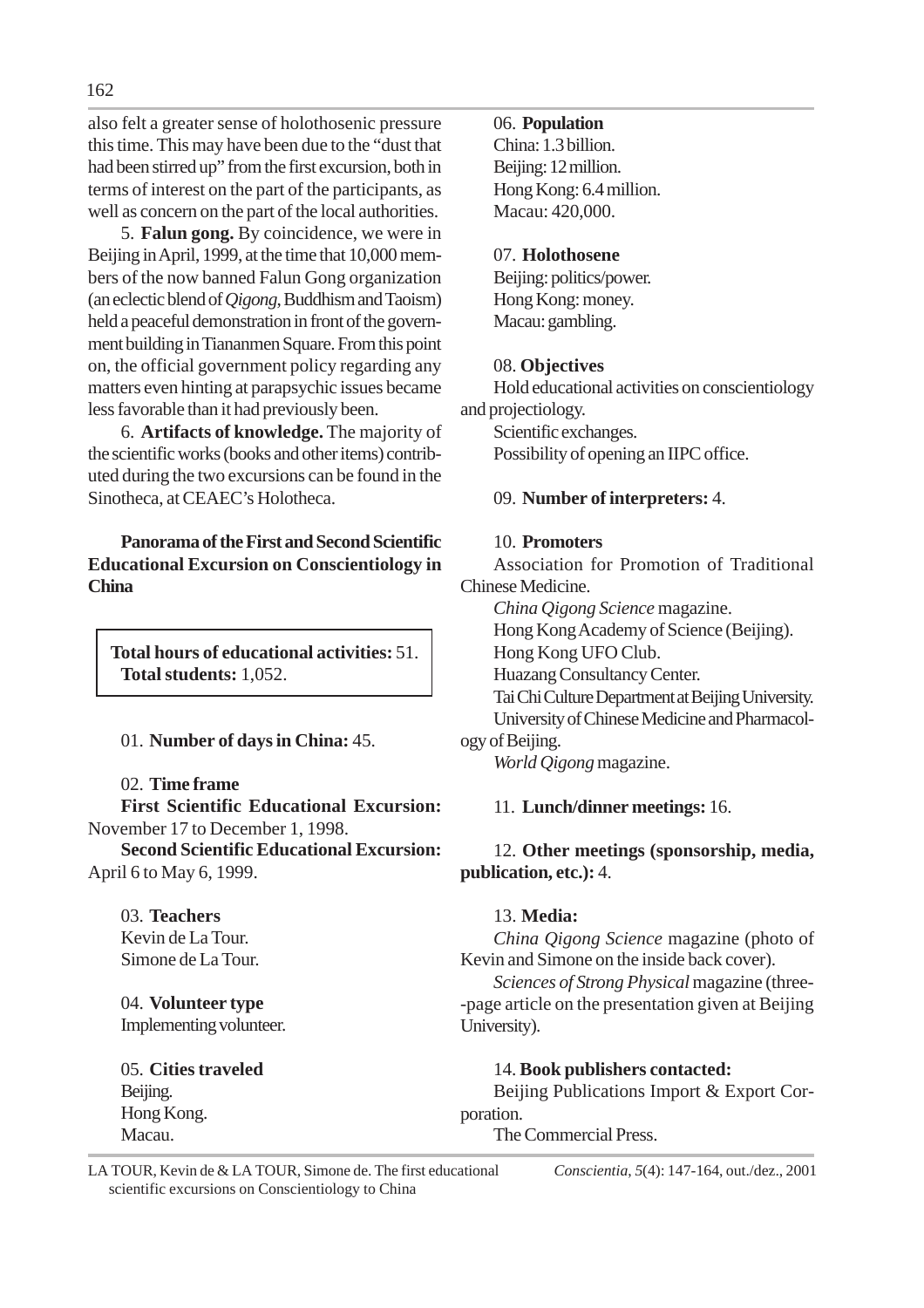15. **Books sold:** 47 copies of *Projections of the Consciousness: A Diary of Out-of-Body Experiences.*

#### 16. **Research institutions contacted:** 6.

17. **Researchers contacted:** 39.

18. **Educational activities held:** 11.

19. **Main topics addressed during educational activities:** assistential projection; benefits of projection; bioenergy; CEAEC/IIPC; clarification task/consolation task; consciential paradigm; cosmoethics; existential seriation; extraphysical reurbanization; historical periods of projectiology; holosoma; IIPC publications; interplanetary transmigration; lack of religion/dogma; levels of lucidity and projective recall; multidimensionality; NDE; optimizing projective factors; parapsychic development; preparation for projection; projectiotherapy; projective techniques; scientific approach; self- -awareness; strong-traits/weak-traits; teamwork; universalism.

# 20. **Some questions asked during the educational activities:**

i. What is the relationship between projection and multidimensionality?

ii. How can one have OBEs? Does one just need to have an understanding of the phenomenon or are there techniques?

iii. Where can one get the energy, from the universe? Is it gathered in different dimensions?

iv. Is there a similarity between OBE and NDE?

v. Why is the extraphysical population 70% pathological and 30% healthy?

vi. In the future, will these (70/30) percentages change, e.g., will there be a decrease in the percentage of the negative and an increase in the percentage of the positive?

vii. How do you define the 70/30 split of the extraphysical population?

viii. What do you think we should do about this situation? I think the method is education, training. Do you think so?

ix. Do only some special people have the capacity to have OBEs or can anyone have them?

x. Is it right to eat animal products? Should we be vegetarians?

xi. Is OBE real? How can you differentiate between an actual OBE and something you create in your head?

xii. Can you perceive someone else when you are projected? You have visual perceptions, but no eyes; you have emotions, but no physical body.

xiii. I have been having OBEs. Is it safe?

xiv. Can a person project to a place, move an object, return to the body and subsequently confirm that the object had indeed been moved – in order to evidence that an OBE actually took place?

xv. What percentage of individuals who take your course leave the body?

xvi. How can one prevent energetic vampirization?

xvii. Is it possible for two different consciousnesses to occupy the same physical body?

xviii. Could you explain the crustal dimension?

xix. Is the crustal dimension something that is within or around the nonphysical body? Is the nonphysical body in the crustal dimension or is the crustal dimension inside our non-physical body?

xx. If someone dies from a serious illness do they still present that illness after death?

xxi. What is the importance of physical life? Can't we just evolve in the extraphysical dimension?

xxii. Have you (the teacher) had projections in the physical dimension?

xxiii. Can one have provoked as well as spontaneous OBEs?

xxiv. Can one get information while projected? xxv. Are we always reborn as a human being?

xxvi. Can you see while outside the body?

xxvii. How can parapsychotic postmortems be treated?

xxviii. Where does a person's soul reside?

xxix. When one is projected, can he or she have an influence over someone else?

21. **Feedback.** Prof. S. commented that there were at least 4 main factors – mentioned by many people on various occasions – regarding which China could learn something from conscientiology and projectiology:

1. Non-confrontational attitude (lack of arrogance).